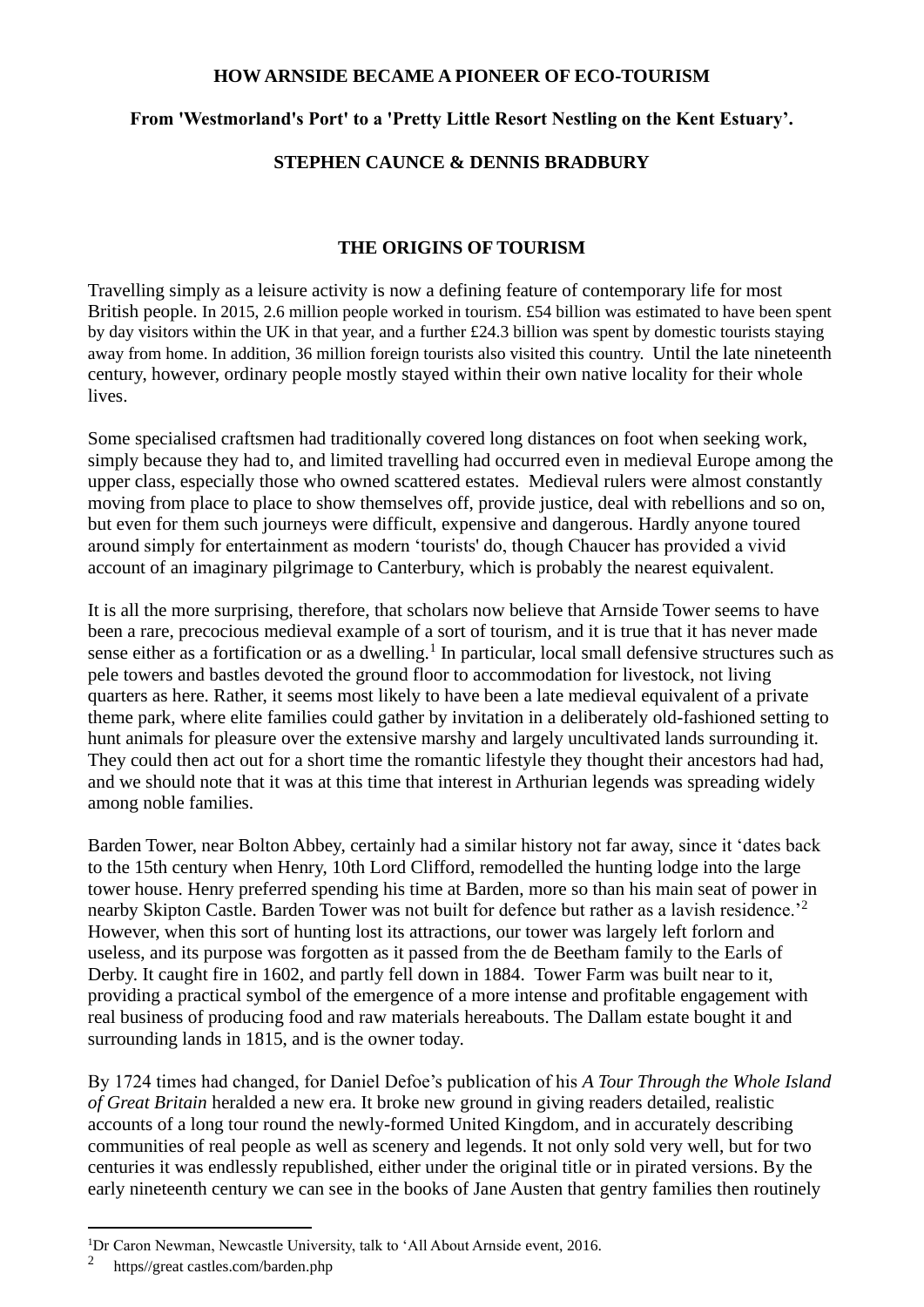visited each other for long stays as a vital part of maintaining their kinship and friendship networks, which were generally based within counties. Doubtless, Dallam Tower and Levens Hall were involved in this kind of activity, but the impact in Arnside would now have been minimal.

The urge to actually roam the country as Defoe did, for its own sake, could only spread slowly down through British society once acts of Parliament established turnpike trusts which steadily improved the main trunk road network. This then allowed stage coaching to connect most towns after 1786, when mail coaches first ran. *The Pickwick Papers* by Charles Dickens was the literary swan song of this pioneering 'tourist' era built around road transportation, and its popularity was clear as it also sold in unprecedented numbers.

The rich began to use this new-found mobility to 'resort' regularly to purpose-built spas on health grounds, real or imaginary. The most successful developed into centres of general entertainment, like Scarborough, Harrogate and Bath, since families who mostly lived in a fairly isolated manner when resident in their country houses could not resist their appeal. Morecambe was not really part of this early trend, and Arnside again remained completely untouched. However, the title of Morecambe's newspaper, *The Visitor*, does still recall the atmosphere of these places since such publications were intended not to retail national or local news, but to tell new arrivals not only what there was to do, and also to list those you could aspire to be seen with during your stay so as to increase your status. This ancient form of 'networking' for social advantages is beautifully detailed in Austen's *Persuasion*.

The crucial change in upper-class 'tourism' occurred during the long wars with France between 1792 and 1815, when rich families ceased to be able to send their young men on 'Grand Tours' around Europe. Many turned to the Lake District as an apparently exotic but safe and accessible alternative (which was also much cheaper).

People often approached the area via the main road north through Beetham, and though today it seems odd, its spectacular waterfall was noted as a very striking and pleasant first stop marking your arrival in the scenic area. Thus, the Mannex Directory of 1851 said that, 'Beetham Parish … is a large mountainous and romantic district, on the south western extremity of [Westmorland] intersected by the rivers Kent and Belo.' The modern road bypass has, of course, since moved ordinary travellers away from the falls, which are also now masked by a large and ugly paper factory, but it is becoming a minor tourist attraction again thanks to the renovation of the ancient corn mill. It does seem, however, that early tourists then headed for the lakes themselves, bypassing Arnside, just as many still do.

By 1850, the practice of travelling had received a greater boost than anyone could have anticipated. Railways were being linked into an unprecedentedly intensive and accessible network. They shrank distances and reduced costs as never before. Over the next century, the vast majority of people in the UK became at least occasional tourists of some sort, and by 1960 most managed overnight stays away from home in summer. Meeting their ever-growing aspirations had created a whole new sector in the economy. Very few people went abroad till the 1970s, however, so spending on leisure travel stimulated vast investment around this country, including Arnside.

There followed a period requiring rapid re-orientation due to the invention of packaged foreign holidays, which soared in popularity. It was partly cushioned by tourists from other countries coming in increasing numbers, but for our purposes we should also note that this shift actually turned out to be favourable to Arnside's type of low-key, nature-based tourism as short breaks within the UK became ever more popular. The evolution of the Arnside of today should thus be seen an integral but quirky and individual part of a national and even international process, which it helped in a small way to make much more complex than is generally thought.

The actual coming of the railway to Arnside in 1858 was thus the key event which unleashed it here. This account focusses in detail on how Arnside's distinctive kind of tourism developed here, setting it apart most definitely from becoming just a miniature copy of Morecambe, say, or even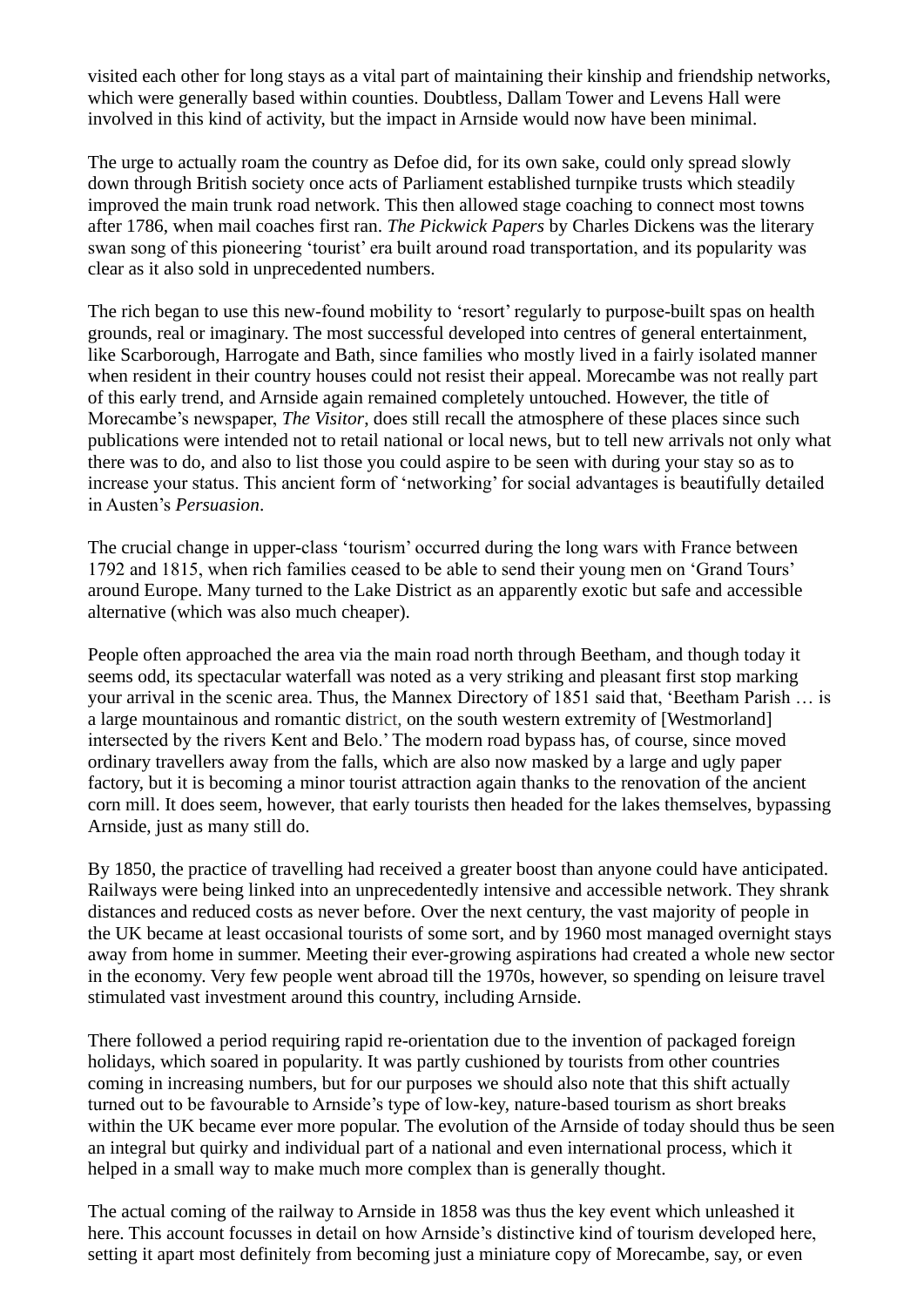Grange-over-Sands. Its growth was, of course, just as driven by a sense of seizing the new opportunities to earn a living out of making life easier and pleasanter for 'tourists', but the approaches which ultimately paid off best have relied on protecting and publicising its amazing countryside, and its estuary, rather than concentrating on the use of the beach that lay between them.

# **TOURISM COMES TO ARNSIDE**

Arnside had always been recognised as a beautiful place by those who knew it, but before 1850 only Saltcotes Farm can be shown to have to have actively offered lodgings for tourists. The 1841 census shows it was always a working farm as well, and it had been there since at least 1679 according to a datestone, so this was diversification rather than a new investment. The production and sale of salt, hence its name, had provided a substantial extra income for its occupants, the Sauls, a leading local family. However, that was ended by competition from Warrington and Cheshire in the late eighteenth century and presumably the urge to maintain the old standard of living spurred them on to find a new source of non-agricultural income.

People came in much larger numbers as the decades passed, of course, but even in the Edwardian era it would have been easy to dismiss the village as a resort which had more or less 'missed the boat' if crowds were the main criterion. Instead, Arnside's history is all the more fascinating because regular episodes of apparent 'failure' actually reinforced an orientation towards exploiting its scenic setting without destroying it in the process. In particular, there was no phase where the rapid building of a solid mass of hotels and boarding houses, or entertainment facilities, directly facing the estuary simultaneously 'made' the resort, and obliterated its natural beauty. Its accommodation was always varied, eclectic and mostly (though not always) small-scale, and even where it is the dominant feature, it as generally been classed as attractive in appearance. This allowed it to avoid the dreadful social problems synonymous over the past few decades with big resorts struggling to fill a mass of rooms in large, out-dated hotels and guest houses. It even avoided the shabbiness that descended upon Grange in the last quarter of the twentieth century. Arnside was able to adapt and sail quite serenely on into our present, and, hopefully, the future.

To return to the start, then, after 1800 Arnside began to find a niche as a desirable place to come to when wealthy urban families began to spend much of the summer in picturesque, remote countryside to avoid the diseases which spread rapidly in hot weather in towns. This trend increased as time went by, for industry and commerce were booming, and northern English towns became much more densely populated. J. Anthony Barnes has left a fascinating record of this early development stage in his *All Round Arnside* of 1903, culled from conversations with survivors passing on memories from much earlier times.<sup>3</sup> He noted that 'new settlers began to arrive in Arnside. At first they came chiefly from Kendal, prosperous men of business who bought land and built themselves country houses, being kept in touch with town affairs by a "bus which ran several times a week" until *Kendal Tommy* (the railway branch line service) started up in 1876.'<sup>4</sup>

He also wrote that, 'bye and bye, visitors from the Yorkshire and Lancashire towns began to find their way here also, chiefly of the sort who came to settle permanently or to pay long summer visits, and who could appreciate the charm of country life without artificial attractions, and even without many of the conveniences of civilization'.<sup>5</sup> We know that some Liverpool merchant families built summer residences around Morecambe Bay for their families to retreat to, having learned how attractive it was through commerce. Locally, Parson and White's directory of 1829 noted that 'at the foot of Arnside Knot is *Ash Meadow*, the modern seat of William Berry esq., commanding an extensive view of the sandy bay, covered one hour with ships, and another with carriages and pedestrians.' Berry had bought it in 1815, and enlarged and greatly changed it.<sup>6</sup> In contrast, in

<sup>3</sup> J. Anthony Barnes, *All Round Arnside,* Wilson, Kendal, 1903, republished Barnes Charitable Trust, 2014. <sup>4</sup>*All Round Arnside,* p.15.

<sup>5</sup>*All Round Arnside,* p.16.

<sup>6</sup>D, Bradbury, *Arnside: A Guide and Community History*, 2nd edn, 2002 p. 50.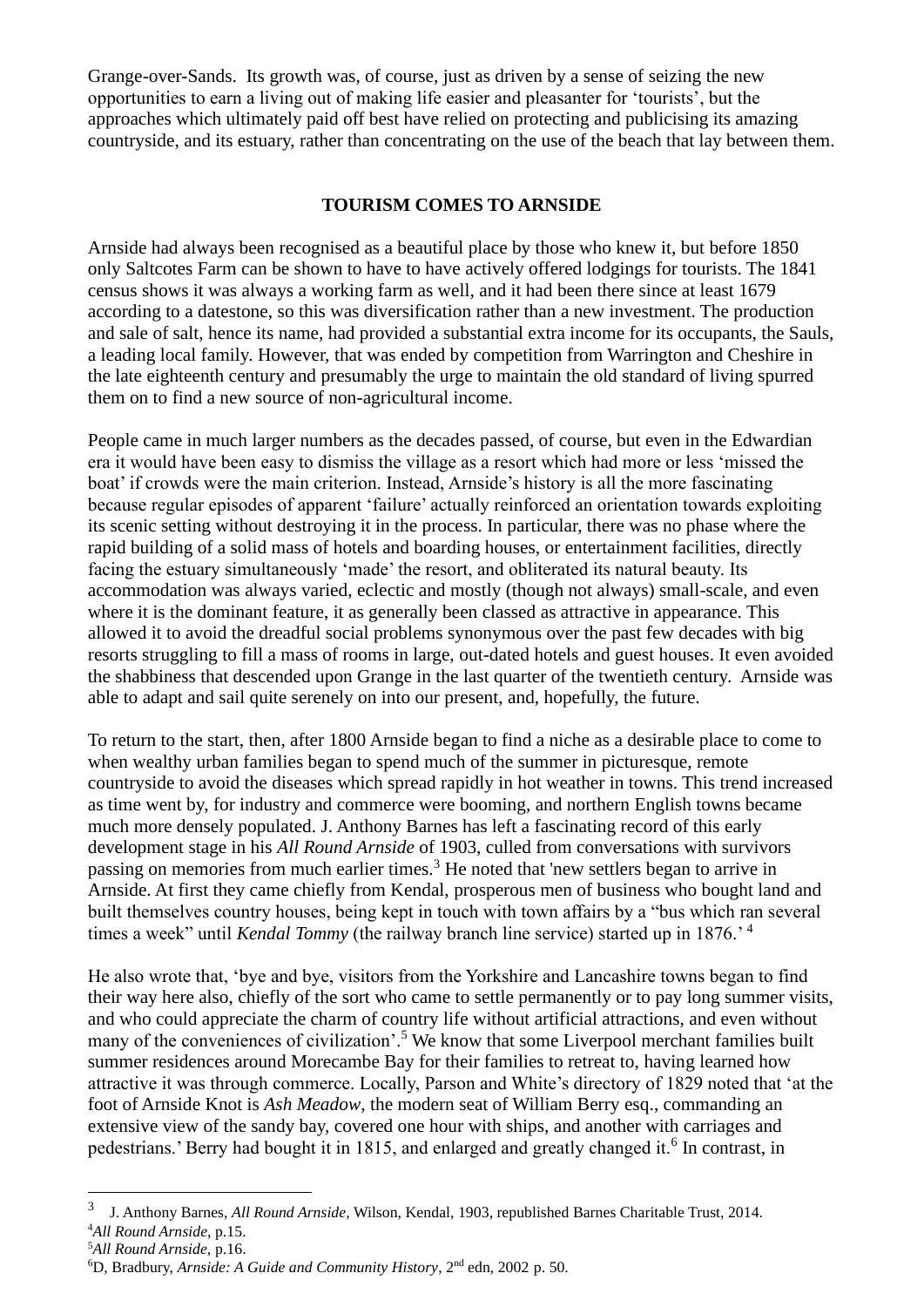Silverdale most houses, including those built in the nineteenth century for outsiders, stood well back inland, something worth bearing in mind as we seek to understand the differing patterns of development in these two places which are generally seen as a pair despite straddling the county boundary.

Bulmer's Directory of 1905 could say that by then, 'the village [had become] a pretty little resort, nestling on the south bank of he Kent estuary…. The landscape around is everywhere beautiful, and groves of larch, spruce, fir, plantations of hazel coppice, and shady nooks, wearing their rich growth of ferns, add their verdant charms. Half a century ago Arnside was an unknown hamlet of almost impossible access, but the advent of the locomotive opened out the attractions of the place to the admiring eyes of strangers. … Altogether it is [now] considered quite an eligible watering place, especially for those who dislike the noise and bustle of those resorts crowded with daily excursionists. The air is invigorating, the sands well adapted for bathing, and when dry afford a spacious playground for the indulgence of cricket, tennis, and every other game which the youthful imagination can conjure up. For the accommodation of visitors there are two good hotels and a number of neatly-fitted up lodging houses.' The census of 1841 records a population of only 140, living in 25 dwellings across Arnside and Far Arnside, which rose to 600 in 105 dwellings in 1891. By 2011 the totals were 2,334 and  $1,100$ .<sup>7</sup>

The slow start Arnside had made as a resort was partly due to its earlier, now largely overlooked, role as a port which, from Tudor times, served the increasingly important industries of Kendal and the rest of Westmorland. By the eighteenth century, this produced a steadily rising flow of sailors, merchants and business travellers spending hours or days here while their ships loaded and unloaded at various places, and then waited for the right winds to leave again<sup>8</sup>. Dennis Bradbury's lectures to the Local History Society showed that Ashmeadow and Beachwood, and other similar old buildings up and down the estuary shore, had actually started life as inns serving this trade. The coastal shipping which predominated provided no crew accommodation, so everyone preferred to get ashore every night to use such places to eat and sleep if they could. However, wealthy tourists would not have wanted to be part of that kind of life unless they had to! It is also worth noting that there was no road between Sandside and the modern Promenade until one was constructed by the railway as an afterthought, which is why the rail bridge over this road, by the station, lacks the height it would normally have had. Previously anyone going in this direction either went along the shore at low tide, or used what is now Black Dyke Road before going well inland.

We now realise that the Irish Sea coast was increasingly busy in the eighteenth century. Inland transport routes were poor and indirect, and the north-western economy was developing rapidly after a very slow start due to border turmoil and isolation. Ireland increasingly imported a lot of goods from England, especially coal from Cumberland. The Isle of Man acted as a trading and smuggling clearing-house throughout the seventeenth and eighteenth centuries due to its semiindependent status, though again smugglers do not seem to have left any legacy, in fact or popular romance, hereabouts. All this scattered commercial activity has been largely forgotten today, however, because sailing craft simply came up the estuary on the tide and settled on the sands in any of the many suitable spots for carts to come out to them after the water ran away.

In Cornwall especially, in contrast, rocky cliffs forced people to live in villages and to build quays and sturdy protective harbours, all of which Victorian tourists found very attractive. On Morecambe Bay, such building only occurred at Ulverston, so there is a lack of physical remains along the Kent, apart from a few crude and now badly-decayed crude stone wharves such as the local one at Blackstone Point, and the built up area at Dixies in Sandside. There is also an old warehouse hidden away on what is now a back lane behind the Ship Inn, which has been recently restored near here. This lack of focus and infrastructure also explains why there was then no concentration of population within the core area of modern-day Arnside.

<sup>&</sup>lt;sup>7</sup> D. Bradbury, 'Celebration of 100 Years of Arnside Parish Council.' It is not clear how many visitors were included.

<sup>8</sup> L. Smith, *Kendal's Port: A Maritime History of The Creek of Milnthorpe*, Lensden, Arnside, 2009.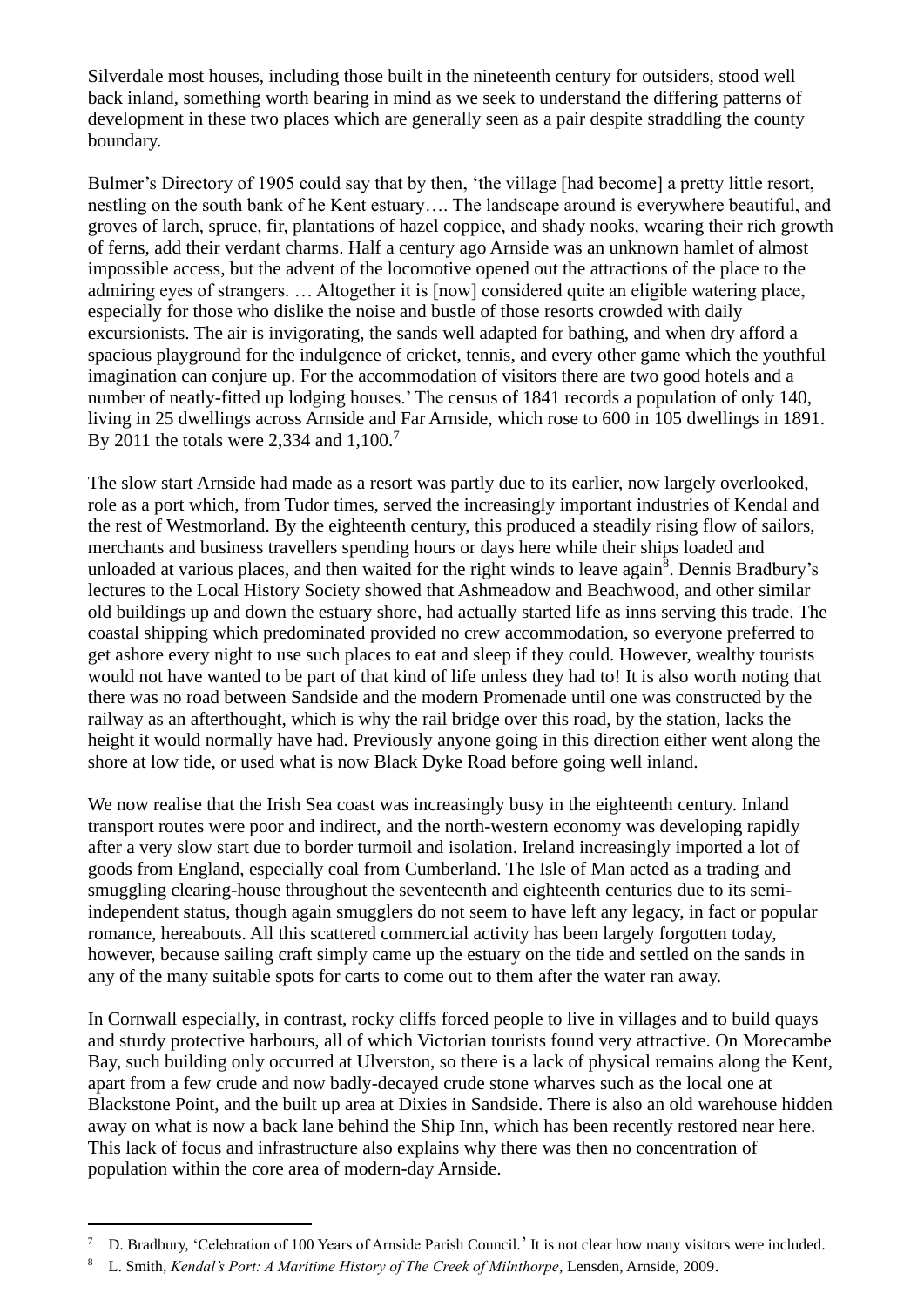There were a few long-distance voyages from the Kent, but as with most such ports, local traders concentrated increasingly on feeding goods into and out of the big international 'gateways'. They passed goods to and from Liverpool, as that town became a mercantile success able to rival London in the early nineteenth century. Arnside's official role as the local customs base shows that the scattered trade had become significant in total, and the Customs House remains in use as the Sailing Club. It seems likely that this area was chosen because of a rocky protrusion out into the sands here, which had led on to a ford. It was more or less destroyed by the changes made to the river channel by the railway project, though Barnes said he had used it with difficulty on occasion.<sup>9</sup> The Greenwood and Bush families who we will meet again both thrived in Arnside as agents within this style of working, and became modestly wealthy on trading in exporting gunpowder and importing coal. They owned the waterfront cluster of warehouses which was built where the public toilets now stand.

It may also be surprising that there is no sign of any fishing settlement within modern Arnside, which again might have become a magnet for tourists as in Cornwall and many other places. The handful of families then living in today's Far Arnside may have participated in such activity, closer to the sea, but it was too isolated to attract visitors, other than the occasional person such as the author Elizabeth Gaskell who enjoyed writing in a nearby and similarly cut off part of Silverdale. In any case, fishing could never develop seriously here as there was no big market that could be reached with a catch until trains started to speed through the countryside. However, Crossfields' boat building yard, originally located near the Fighting Cocks, did provide a visible, everyday connection to maritime life after the family made it their base in the 1840s after moving from the other side of the estuary. Its activity may therefore have helped initiate what would now be called a 'visitor experience'. Certainly the graceful craft they turned out for over a century had many admirers, and increasing numbers of 'prawners' were actually built for sailing for pleasure.<sup>10</sup> They themselves proved to be very adaptable in identifying and pursuing the opportunities to create a new economy hereabouts, and played a key role in several ways.

# **CREATING A RESORT**

The railway had an unusually complex impact here, for it was actually negative initially. The promised opening segment in the railway viaduct was never created, so access upriver was greatly restricted. The coasting trade therefore rapidly died away in the 1860s, when ships were in any case becoming too large for the upper estuary. However the Furness Railway Company soon realised that if it wanted a substantial passenger trade to complement its very limited, though lucrative, original role of moving iron ore and coal to the coast at Barrow for further shipment by water, it would have to create one. Clearly, no commuter traffic would ever develop spontaneously where towns were so few and small, so targeting potential holiday-makers interested in seeing Lakeland was really the only prospect of building up passengers. The growing numbers of visitors made it seem worth the effort, and Barnes remarked that the company became 'one of the most enterprising in the Kingdom in the facilities it offers to tourists, whether cyclists or pedestrians.' <sup>11</sup>

However, not everyone was satisfied with the way things developed. In 1875, the Rev L. Sanderson attended the A.G.M. of the company and doggedly insisted on putting a case that 'a source of income … was being overlooked by the directors. He alluded to the local passenger traffic…. The local traffic was disregarded and absolutely crushed…. Several lovely watering places on the line which ought to be reached easily, ... [were] almost impossible to reach conveniently. With the prosperity of places like Morecambe in view, they should not allow the advantages of a pleasant resort like Arnside to be lost to the public. Every effort should be made to encourage and develop a passenger traffic to these places …. But since the opening of the Barrow Docks, the train service had been decidedly inconvenient.' While on holiday in Arnside with friends, 'he found that in the

<sup>9</sup> Barnes, *All Round Arnside*, p. 12.

<sup>10</sup>Smith, *Kendal's Port*, chap 7; Arnside Archive project.

<sup>11</sup>*All Round Arnside*, p.19*.*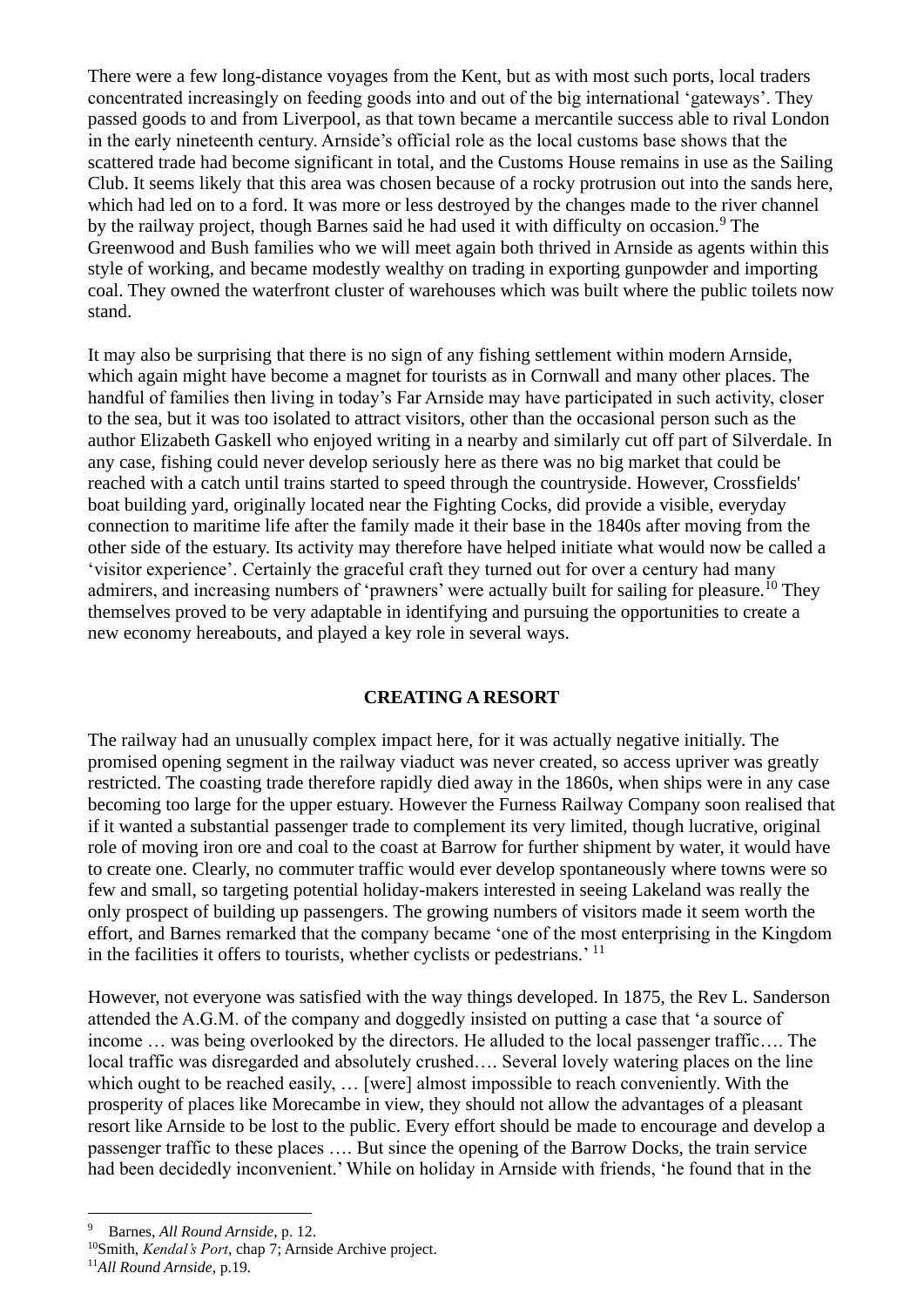morning a great deal of time and trouble had to be expended in reaching Lancaster, and on the way back in the afternoon they had to stay in that most beautiful of places, Carnforth station…. Train after train left for Barrow that would surely pass the station where they were anxious to be put down. The Carnforth station … was not a comfortable place for Furness passengers to be left in.'<sup>12</sup>

Another complainant appeared in the *Lancaster Gazette* of 1874 when it 'drew attention to the neglected condition of the whole district as to railway accommodation, which in the first instance promised to open out these unrivalled resorts to the surrounding world, but has lately operated to the superior aggrandisement of certain places on the shore of the bay at the apparent expense of the rest'.<sup>13</sup> This was clearly aimed at Grange.

However, whatever else was alleged, while most other railway companies steadily merged into big, impersonal units, the Furness remained independent until 1923 and retained a close focus on its own backyard.<sup>14</sup> It always took a very active view of its role of developing the whole economy of its area, because of the direct and obvious boost to its own revenue. It was hard to strike a balance along its existing rail links, for the mining and other industrial activities through Arnside and also around Lakeside and Coniston conflicted with tourism, yet paradoxically it was freight carriage which made the service tourists wanted economically viable. New lines aimed solely at tourists invariably proved financially impossible to justify. The Ravenglass and Eskdale might seem to be an exception, but it only became a tourist line very late in the day after rebuilding to a very small gauge.

By making it possible for visitors to come to Arnside safely, speedily and fairly cheaply, some enterprising local people, including the Crossfields, Greenwood and Bush, could see from the start that the gains could be made much greater than the losses by meeting the expectations of visitors enthusiastically, as they did. This story is therefore not all about outsiders and chance, for this complementary local vision proved essential as well. Arnside, in fact, was not even allocated a station at all until local pressure was applied in the first year, while trains ran past without pausing.<sup>15</sup> One generally unrecognised relic of such stirrings are the substantial stone Fairy Terrace (originally Fairy Mount) houses, built near the station on Black Dyke Road in 1895, which were specifically built near the station to let to visitors rather than commuters or local residents, and which were probably given their evocative name in this spirit.<sup>16</sup>

On its side, the railway lent a hand periodically in building up what was turning from a dispersed scatter of houses into a proper village by the shore, consciously or unconsciously. Their most obvious contribution came in 1865, when they built the stone pier. It was originally intended for cargo boats, though hardly any used it. They also later helped to create the sea wall and the promenade which it protected from all but the highest tides. Even the Royal train stopped in Arnside on occasion, and the Arnside Archive have a picture of the present queen on the platform.

One activity that was unlikely to start spontaneously in such a small place was the production and distribution of publicity materials. Publications which were very striking and fulsome were also commissioned, notably the lavish *Illustrated Guide to the Holiday Resorts on the Furness Railway, illustrating and describing the districts adjoining*, of 1900. Very professional posters were produced, and a distinctively atmospheric series of postcards by the noted local artist William Heaton Cooper includes one of Arnside seen from the estuary. All this clearly demonstrated their commitment, which filled a real gap since local government barely existed when this process started. The railway's arrival did not alter the fact that Arnside remained for decades simply a hamlet within the township of Haverbrack, which itself was part of the Parish of Beetham. In the twentieth century, as the railways lost their local focus, it was able gradually to take over this role to

<sup>12</sup>  *The Lancaster Gazette, and General Advertiser for Lancashire, Westmorland, Yorkshire, &c.,* May 09, 1874.

<sup>13</sup>  *Lancaster Gazette.*

<sup>14</sup>M. Andrews, *The Furness Railway: A History*, Barrai Books, Barrow in Furness, 2012, see esp. chap 11.

<sup>15</sup>S. Caunce, 'A Social History of Arnside Station'*,* parts 1 &2*, Keer to Kent*, no. 86 pp. 7-8 & no. 88 pp. 15-16, 2014. 16Bradbury, *Arnside*, p. 70.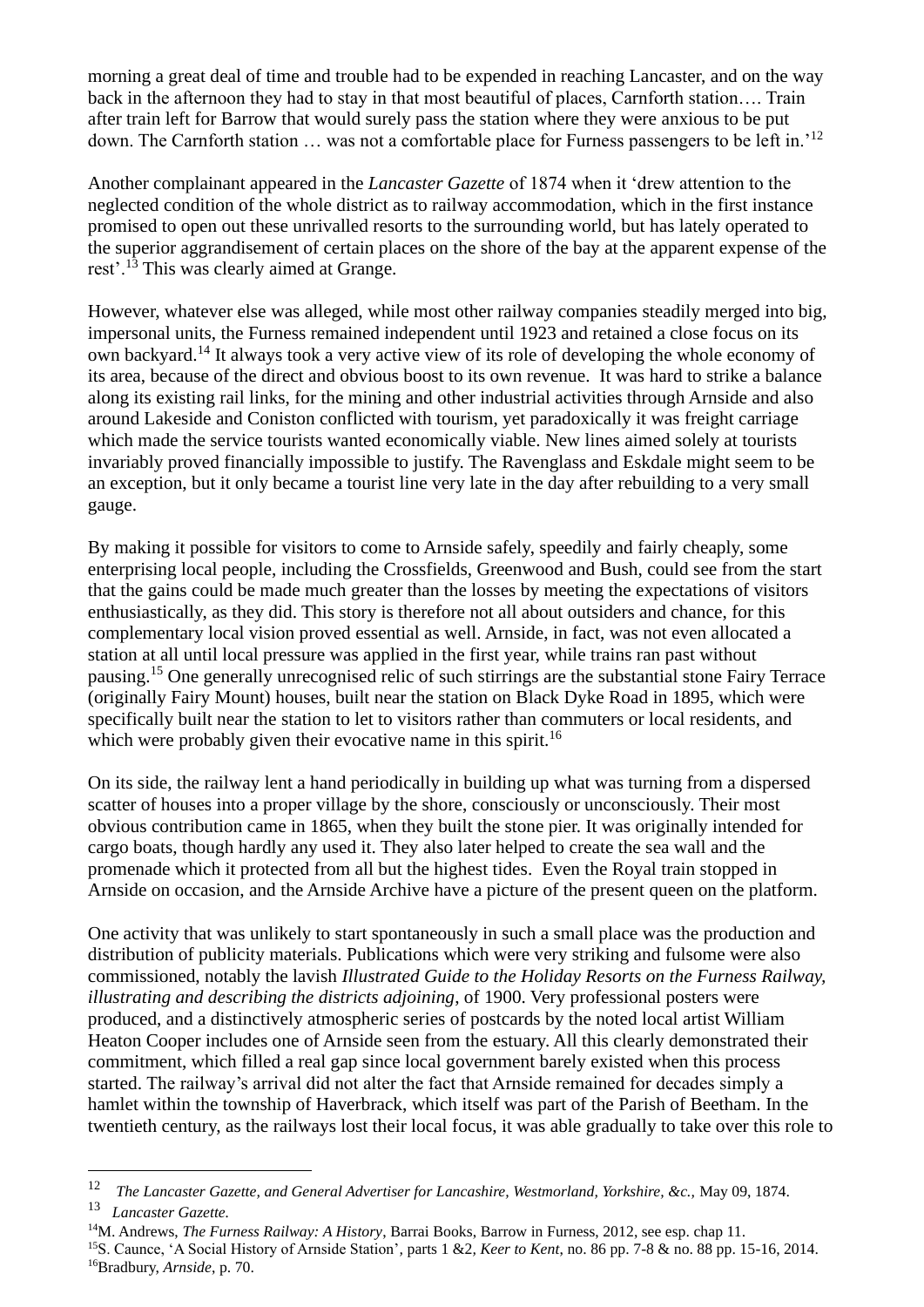some extent, but not to match it. Small booklets such as the *Official Guide to Kendal and South Westmorland*, published c1970, were the typical result.<sup>17</sup> Though much more modest, they contain a lot of fascinating material and illustrations to interest the historian, and the Arnside Archive holds many copies of such items, as well as a collection of images relating to tourism through the years.

In assessing how Arnside developed as a resort, we must always remember not only that the village faces north, but also how far the nature of the Kent estuary at Arnside was from the mass tourism ideal. During prolonged good weather, when tides are moderate and clean, the foreshore can seem to offer a casual visitor an ideal combination of salt-water, turf and sands. But the sand isn't really seaside sand, readily becoming more like clinging mud after rain. Far worse, the ever-changing quicksands are unpredictable and have taken lives regularly, even very close to rocky outcrops. Bathing is also rarely a sensible option with the dangerous and fast-flowing tides, even though the chance to watch the bore sweeping up from the sea became, and remains, a trademark of the village.

Parson and White's Directory of 1829 had thus been very optimistic in saying even that 'the sands here are well adapted for bathing, and though there is only water sufficient for this healthy recreation during three or four of the highest tides in each fortnight, many visitors come hither in summer, the air being remarkably salubrious, and the scenery in the neighbourhood beautifully diversified and picturesque. There are three public houses on the shore, with *Ferry-boats* for conveying passengers to that part of the parish lying on the opposite side of the sands'.

In fact, one newspaper report from 1874 quoted directly contrary evidence from Captain Matthew Nutter, who 'had resided at Arnside for a period of about two years. He knew the sands thereabouts well, and had crossed them many scores of times, but he had hardly ever seen any visitors walking on them. There was one bathing machine at Arnside, but it was very seldom used. Visitors at Arnside did not walk on the sands, because they were not safe.... He had seen shrimps for sale at Arnside, but he believed they came from about Morecambe. A small steamboat, drawing about four feet of water, came over in the summer time to Grange, but could not get any higher up, the channel was so small. The sands were so dangerous that he, familiar as he was with them, would not venture to cross them after dark.'<sup>18</sup>

Further evidence comes from another report, from 1863, headed 'A Gallant Rescue.' It recorded that '"Lammas Flood" generally brings a crowd of people from Kendal and the inland parts of the county to the Sandside. Last Sunday was fine, and hundreds came to Milnthorpe and Arnside. The visitors scattered themselves about the upper part of the bay. The tide flowed full and deep about noon, and numbers were quickly disporting themselves along the shore in its briny waves. When the ebb had set in, a middle aged man named Christopher Braithwaite, from the Fell Side, Kendal, entered the water and swam out some distance. On returning, (when about 100 yards from shore) he was seen to plunge wildly, and cried for help which could not for some time be given to him. A man who was swimming ventured towards him but did not assist him. Braithwaite had become exhausted, and the returning tide was fast carrying him seaward, when one of his townsmen named Anthony Salmon came up, rapidly undressed, swam to the drowning man and brought him to the shore, apparently as dead as a stone. Mr Evison, surgeon, was sent for to Milnthorpe, and after about half an hour went to where the man was lying on the shore. He at once said he was dead; but the bystanders, who had been using friction from the time of getting him out, began to roll the body, and shortly after he gave signs of life. They quickened their efforts, which were at last rewarded by a return of consciousness to the before inanimate body. Stimulants were given and the man recovered, with no worse result than a sore body from the vigorous rubbing of his preservers.'<sup>19</sup>

Walton has shown that the yacht club did on Windermere was very influential in drawing in wealthy families, but Barnes said that 'Arnside cannot be considered an ideal place for rowing and sailing. Both are to be had, but the conditions are only favourable for an hour or two at high water. If one

<sup>&</sup>lt;sup>17</sup> Official Guide to Kendal and South Westmorland, published c1970 (in author's possession).

<sup>18</sup>*Lancaster Gazette.*

<sup>19</sup>  *The Westmorland Gazette*, 8,8,1863.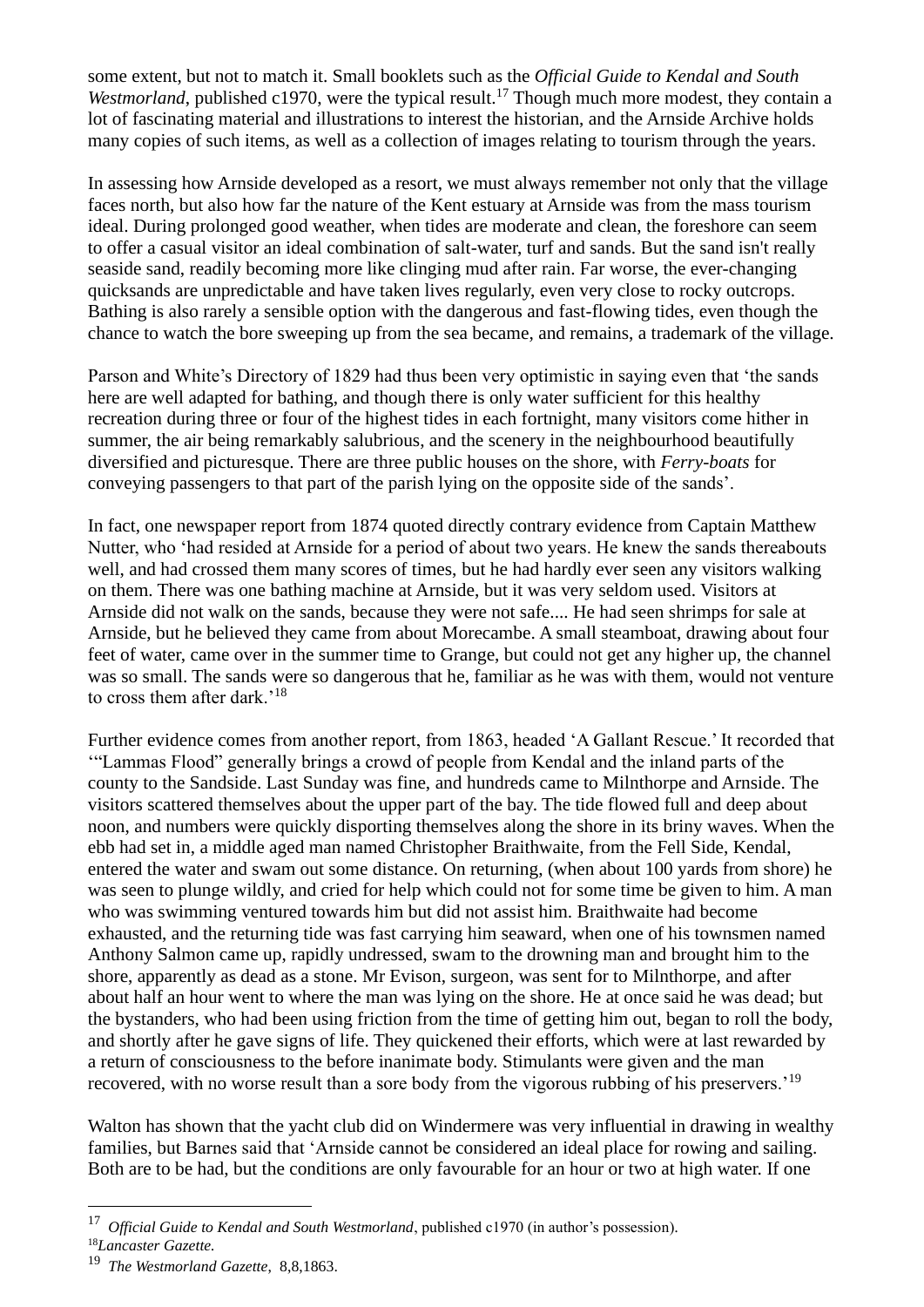tries to row at low water the boat is apt to stick on hidden shallows…. When the tide is running strongly it is difficult to make headway against it. A novice should not try to shoot the bridge on a strong current or he might easily crash into a pillar…. There used to be an annual regatta at Arnside, with races for yachts and rowing boats and swimmers. I remember once seeing the swimmers plunge in at high tide opposite the Crown Hotel. The regatta lapsed some years ago, but there are few high tides during summer on which one or more private yachts do not flit to and fro, and sometimes a fleet of brown-sailed Morecambe trawlers adds animation to the scene.<sup>20</sup> Indeed, for many years' the prow of the old boat [which] projects from the wall [of Ashmeadow]', reminded visitors both of the dangers of Morecambe Bay and of the uses to which wrecks can be turned. This was a relic of the ferocious storm of 1907 which breached flood defences up and down the estuary.

#### **THE ECOLOGICAL OPTION EMERGES**

In compensation, Arnside has one distinctive and superb feature beloved of tourists, which is the ability to get up high for astounding views. As Barnes said, 'it is the Knott that makes Arnside – what would Morecambe, Southport and Blackpool give for this great boss of limestone, 522 feet high, with its close fitting cap of larches, and the flowing drapery of copse-wood which clothes its sides and spreads in great folds over all the country round'.<sup>21</sup> The Knott is close to the shore, easy to climb, stands higher than Blackpool Tower, and there is no entry fee. The *Lancaster Gazette* correspondent commented wryly that 'it is not unusually thrown in the teeth of Englishmen by Germans and Americans that they can never behold a hill without making a demonstration in climbing to the top', so it was an ideal gift from nature.<sup>22</sup>

The *Westmorland Gazette* had been even more fulsome in 1841, in some 'notes on a tour in these parts': 'We ascend the steep side of Arnside Knott, from the summit of which we have the most extensive and interesting view imaginable. Here the eye is lost in delightful bewilderment. The varied aspect of the country on every side, extends to an inconceivable distance, including all that is magnificent, grand, and beautiful in rural and mountain scenery, and the elevation on which we stand gives to the whole a complete panoramic appearance. On the one side the great Bay of Morecambe, offering at one hour secure footing for droves of cattle and strings of carriers' carts, &c; the next hour we see it spread with water, rolling its giant waves, bearing on their crests large coasting vessels of one hundred tons each, many miles up the bay…. On the other side one vast amphitheatre fills up the space to the extremity of the powers of vision; - first the richly cultivated plain, thickly covered with waving crops, the food of man and beast, in which the upper parts of the Bay, here reduced to a mile or two in width, serpentines its way for five or seven miles further north, beyond which rise the mountains, their bases thickly clothed with timber or coppice wood, while their summits give a starving existence to a scanty vegetation, or present the naked peaks in eternal sterility to the clouds.'<sup>23</sup> Arnside therefore offered its strongest attraction to nature lovers, appealing even to quite passive ones compared to those intent on scaling Lakeland mountains.

It also differed from many of Britain's most popular small resorts in the lack of a nearby big town or city whose inhabitants could use it as a day trip destination on a large enough scale to make investing in infrastructure worthwhile. Even the Sandside rescue quoted above shows a moderate number of people simply taking advantage of an attractive nearby place at a traditional time when the weather was good, no more than that. It provided occasional trade for the pubs, but did not justify building any special structures or entertainments, not even temporary ones. It was no basis for the growth of another Morecambe or Southport, much less a Blackpool – though the possibility should never be dismissed without thought as they all also began as isolated minuscule settlements with even less previous history – it offered a different route as an alternative.

Visiting could, of course, take a more organised form once trains ran, but even this did not

<sup>20</sup>*All Round Arnside*, p 25.

<sup>21</sup>*All Round Arnside,* p. 28

<sup>22</sup>*Lancaster Gazette.*

<sup>23</sup>*Westmorland Gazette*, 6/6/1841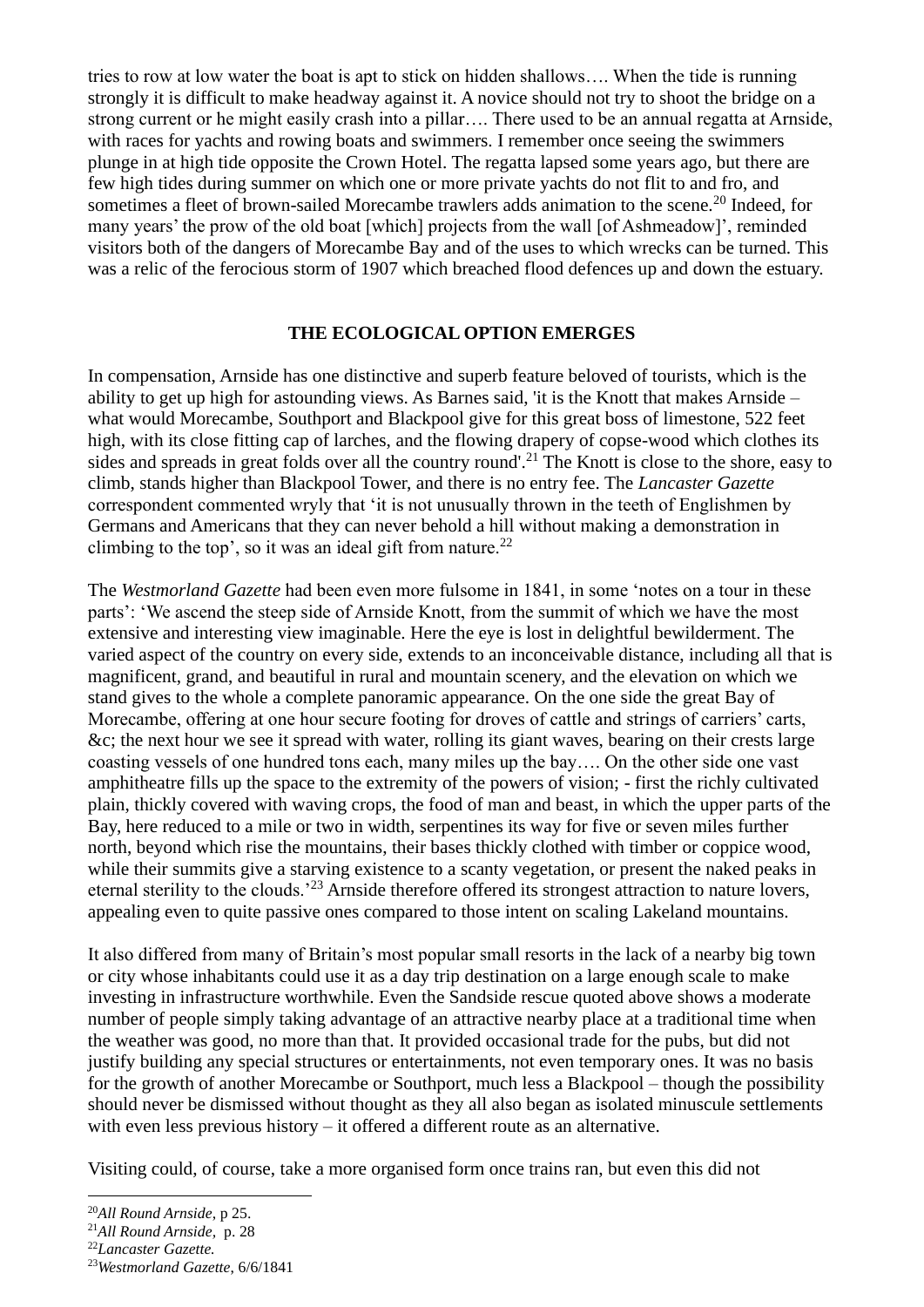necessarily lead to predictable peaks of demand. In 1860, to take an instance only months after trains began stopping at Arnside, Fellside Sunday Schools from Kendal organised a special Nut Monday railway excursion for 376 teachers, scholars and friends. Starting at 7.15 for Silverdale, they walked to Gibraltar Farm for coffee and buns before inspecting either the Cowsmouth or the Channel. They reunited at Arnside Tower for midday dinner, then went 'nutting in a wood provided for the purpose…. All partook of tea and then took the train at Arnside Station, arriving back at Kendal at 9.55, expressing the opinion that it was one of the happiest days they ever had'. The group included '36 workhouse boys and girls treated to the trip by some of their kind friends'.<sup>24</sup>

A similar trip was reported decades later, at Whitsuntide 1920, when over a hundred children from the Morecambe Baptist School came to Arnside. By then motor coaches were competing for this sort of custom, but this made visiting easier still. The same newspaper noted that Arnside 'is given the name of "Lilylands", and this is just the season when the name seems appropriate. The woods in the district are full of beautiful specimens and thousands of bunches have already been gathered,'which must also have generated an influx of visitors.<sup>25</sup>

In April 1871 a less obvious aspect of Arnside's isolation led to 'a considerable number of men arriving at Arnside Railway Station, bringing with them … two athletes, namely, John Todd of Dalton, and Edward Proctor of Barrow. They proceeded to Milnthorpe Marsh', where the level, grassy ground made a good racecourse. Friends had 'arranged for them to run a race of one mile for £5 a side.', and after a very close contest, Proctor won with a final sprint. A lot of money doubtless changed hands through bets on the result.<sup>26</sup>

Grange had many physical similarities, even down to the high ground behind it, but it lacked the eye-catching and accessible eminence of the Knott. Being south facing, though, helped conventional beach use, and having a tract of low-lying marshy shore which could be reclaimed as a park and lake, it attracted far more investment. The amazing personal financial commitment of Colonel Porritt was also crucial here, especially in developing the enormous and substantial promenade which tipped the balance in giving it genuine resort character. It was consequently able to aim at higher class tourists who valued a 'select' atmosphere, hence the almost complete lack of pubs. $27$ 

Arnside could be said to have missed out, but there probably was only room for one Grange, and in the long term, it benefited by finding a different, and successful, path of its own. We certainly should not see this apparent 'rivalry' as a threat to Arnside, because it built up the numbers visiting the whole area. The connecting railway let them function in some ways as one resort, since a journey on the regular trains only took a few minutes and provided spectacular views that could not be observed in any other way. Indeed, the missed opportunity which has been rued regularly ever since was the failure to build a pedestrian footway over the estuary next to the railway, as at Ravenglass. The *Lancaster Gazette* article previously cited had noted that 'another grievance which Arnside has long felt is the absence of a foot-road side by side with the railway on the Kent viaduct, which often provokes the eyes of pedestrians anxious to visit the other bank of the Kent, and yet begrudging both the railway fare and the circuitous walk via Heversham.'<sup>28</sup> This may be amended soon as serious plans now exist to rectify the early oversight.

For a time, small steamers did bring some visitors from Morecambe up to the pier and Bingham records that in 1853 shilling trips to Silverdale and Arnside in the *Myrtle* were advertised.<sup>29</sup> However, Barnes also confirmed how short lived this was, due to the silting of the channel and the shortness of periods of high tide during which such ships could try to serve both Arnside and

<sup>26</sup>*Westmorland Gazette,* 8/4/1871.

<sup>24</sup>Caunce, 'Arnside Station', p.7,

<sup>25</sup>*Lancaster Gazette.*

<sup>&</sup>lt;sup>27</sup>History of Grange over Sands website, https://grangeoversandshistory.weebly.com/history-grange-over-sands.html <sup>28</sup>*Lancaster Gazette,*

<sup>29</sup>R.K. Bingham, *Lost Resort? The Flow and Ebb of Morecambe*, Cicerone, 1990, p.55.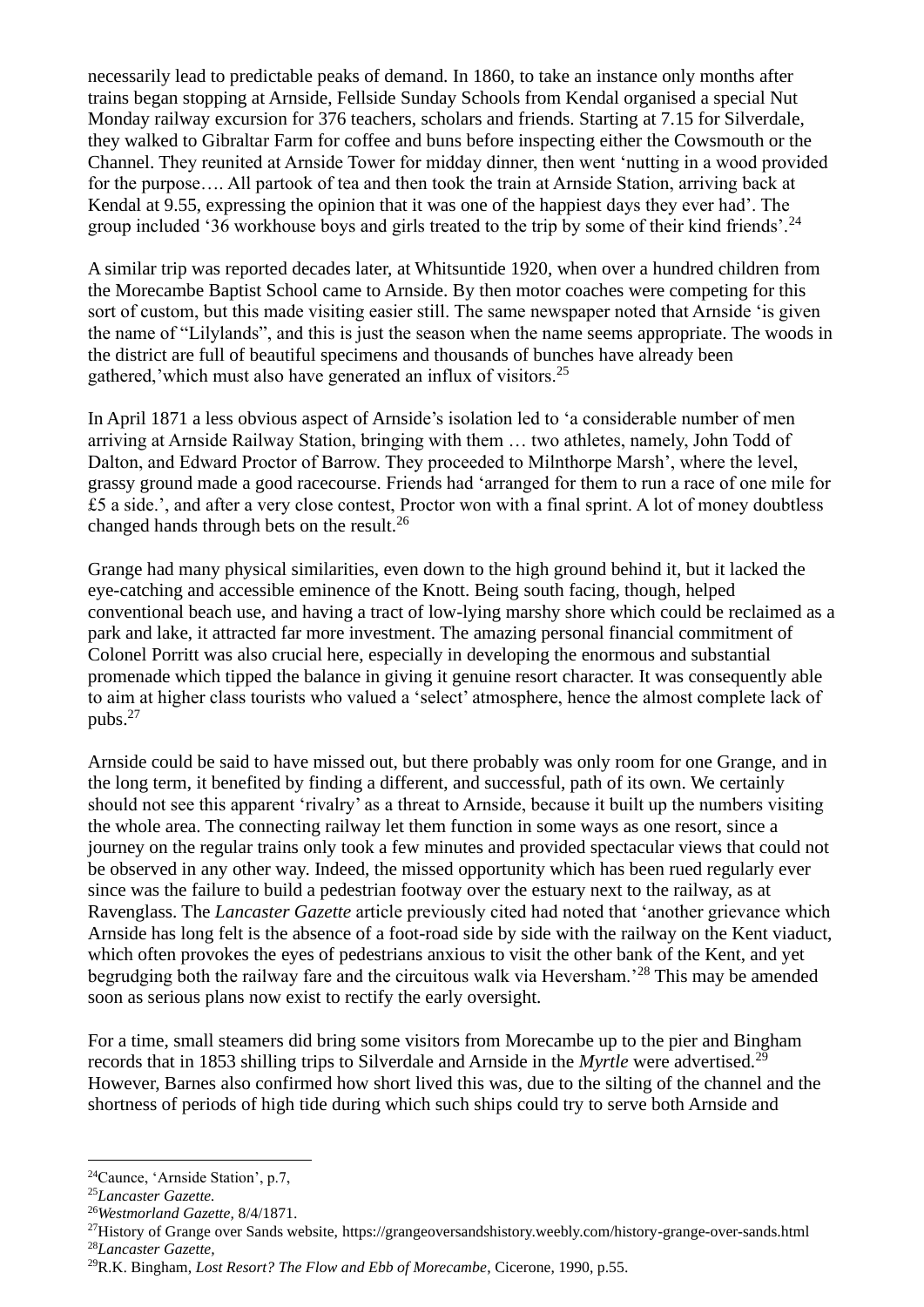Grange, as we have already seen.<sup>30</sup> In 1865 the *Arbutus* stuck fast on a sandbank off Arnside for fourteen hours.<sup>31</sup> By 1876 the *Lancaster Gazette* noted that it was regarded as impossible to run such a service beyond Grange. $32$ 

Though a digression, a local connection means it is worth commenting here on how important piers originally were for shipping in quite large numbers of tourists in many places, especially down the Clyde and along the north Wales coast, even until the 1950s. This was, in fact the driving force behind the construction of most early long piers, allowing people to get off a large boat easily, and to walk to the shore without getting wet. Interestingly, the classic pier design using tubular metal stilts was initiated by James Brunlees, who had developing this novel construction method for the Leven and Arnside railway viaducts. He built the first such iron pier down the coast at Southport in 1860 and went on to build another at Southend in 1887-9 at a cost of almost £70,000. This last was so successful that an extension was opened in 1898, making it the longest in Britain, and it is still in use.

Arnside pier itself obviously looked nothing like that, but the prototype viaduct, with its crossing trains, made the view from the stone pier all the more interesting. Without any lasting commercial usage, it thus helped to pioneer the modern use of piers as places to stroll, sit, and admire the splendid views up and down river, despite its miniature character. Its lasting centrality to village tourism was shown by the determination to reconstruct it after the disastrous storm of 1983, as recorded for public viewing on a commemorative plaque.

### **COPING WITH THE VISITORS**

Once the demand for places to stay became apparent, a constantly changing balance of hotels, guest houses and other types of accommodation can be observed to have evolved. The Fighting Cocks played a key part, as would be expected, and symbolically changed its name to 'the Crown'.<sup>33</sup> It seems likely that the original suggested disreputable origins in a different era. In 1893 it appeared in a solid column of similar, short newspaper advertisements from across the north, with Paul Wagner, the proprietor offering 'every home comfort'.<sup>34</sup> In 1899 it charged 2/- per day for bed and breakfast, and 9/- a day or 59/6d a week for 'pension', or full board.<sup>35</sup> The renovated establishment had been greatly expanded by the addition of a new block next to the old pub, and both survive to show the contrast. Another one was erected behind it to house horses and carriages to help visitors get the most from their stay, and also, naturally, to boost income. Apparently local people never accepted the name change, and it has now, of course, become 'Ye Olde Fighting Cocks'. This is probably intended to seem more characterful to modern people, and fits with the heritage image Arnside now seeks to project.– marketing and branding have a long history, even if of a largely unconscious character!<sup>36</sup>

Ronald Bush, a mariner who had come to Arnside originally to be part of the coastal trading operations, developed the Albion, the other partner in what were described by the *Lancaster Gazette* (quoting from an unnamed source) as 'two very neat and inviting hotels' which set the tone of the village for visitors. It had been first built as Greenwood House by his trading partner, Captain Robert Greenwood (1810-1854), also a mariner, and owner of a coastal ship. Bush married his daughter Isabella, and on Greenwood's death, they inherited the house and decided that coastal trading had simply ceased to pay. Barnes remembered Bush's son saying that his grandfather had been a poor man who made 'his money wi' shipping when freightage to Liverpool was £1 a ton ...

<sup>34</sup>*Leeds Mercury*, May 27, 1893.

<sup>30</sup>*All Round Arnside.*

<sup>31</sup> Bingham, *Lost Resort?*, p.55.

<sup>32</sup>*Lancaster Gazette*.

<sup>33</sup>*Lancaster Gazette*

<sup>35</sup>  *Illustrated Guide*

<sup>36</sup>Bradbury, *Arnside*, p. 20.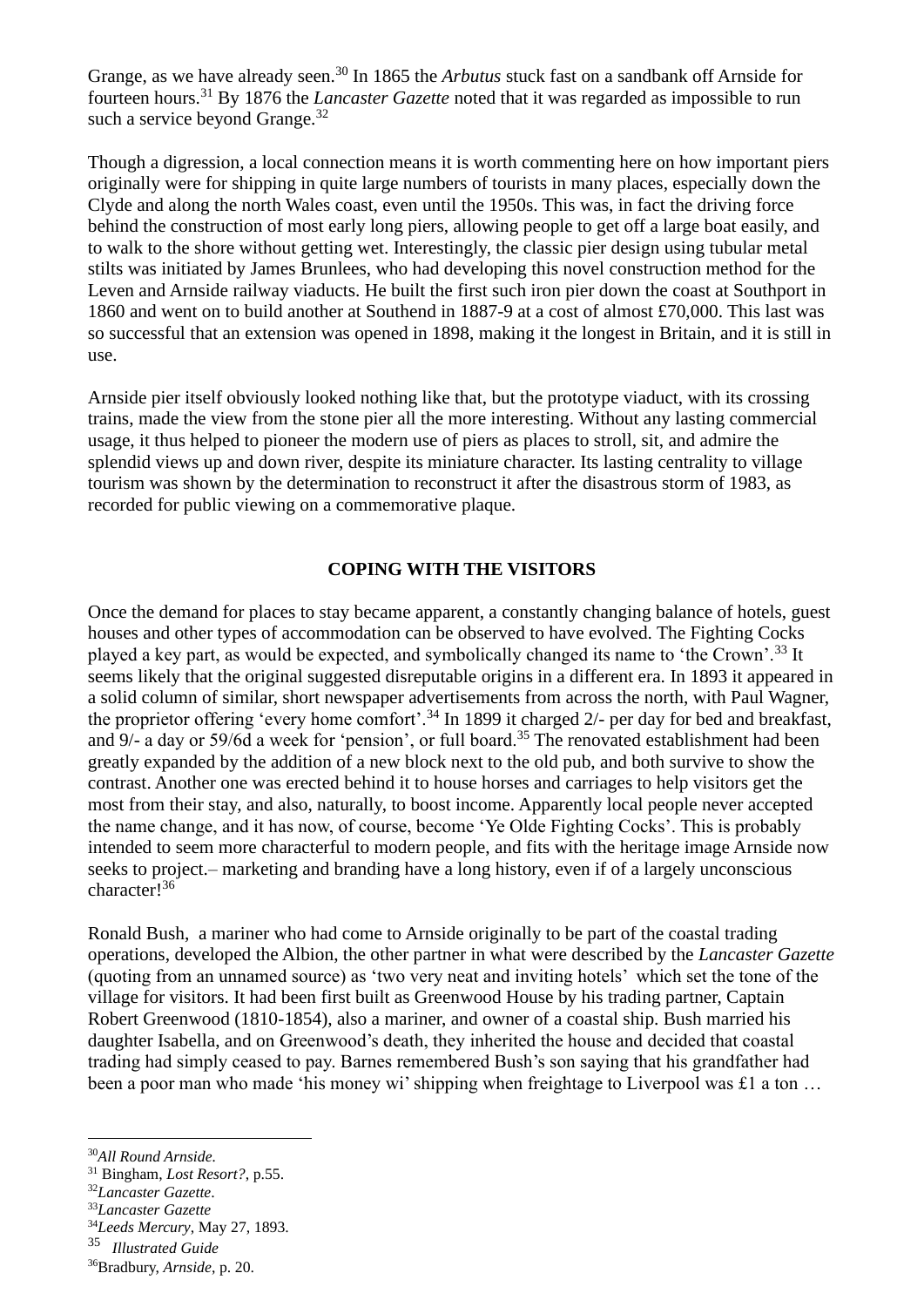but when it dropped to three and six there was nowt in it, and then the railway com.<sup>37</sup>

Greenwood House now became 'Bush's Albion Hotel', something shouted to the world via a huge statement of what it offered on its painted gable. At first it was a 'smaller, plain-fronted Georgian building' than the one we see, for two major extensions were added in the late nineteenth century to provide visitor accommodation. Another land-based passenger transport business also developed here, with horses and vehicles again housed behind the pub in a separate, single-storey building. This now forms the left-hand part of the present Educational Institute, which they then added to in stages as the business prospered. In 1899 it charged 2/- per day for bed and breakfast, and 8/6d a day or 56/- a week for 'pension', or full board.<sup>38</sup>

This high level of demand for hired transport led Elijah Nelson to start another in the 1890s on what is now the corner of the Promenade and Ashleigh Road, in association with his Temperance Hotel and Refreshment Rooms.<sup>39</sup> This indicates the volume and class of visitors who were now arriving. In fact, the Lakes generally maintained a fairly intensive summer stagecoach service for decades after it disappeared elsewhere in England due to the large demand for transportation to the scattered 'picturesque' sites, which could not be met economically in any other way. We have seen that building more railway lines would have been uneconomic and unpopular, and it turned out that people also apparently relished the 'heritage' aspect of riding in a stagecoach as much because of the obvious dangers and lack of comfort as despite them.

The old comments about the extreme isolation of Arnside except by water thus now ceased to apply. Mrs H. Iddon, Inglewood Private Lodging House, made this explicit in 1900 in an advertisement for her lodging house that 'although not so well known perhaps as neighbouring places, Arnside certainly possesses many points of attraction to the visitor, [with] its convenient position on the Furness Railway, six miles from Carnforth junction rendering it a capital head-quarters for tourists desirous of exploring the charming and picturesque objects of interest in the Lake country.<sup>'40</sup>

Whereas working-class tourists largely stayed put while on holiday, visitors with money to spend did use the village as an accessible base for seeing a much wider area. At its pre-Beeching peak the railway not only served all the stations which still exist, making Furness Abbey in particular very accessible, but it also had the branches already mentioned, and therefore direct links to the steamers on Windermere. In 1900 the Furness Railway advertised twenty special circular 'coach and steam yacht' tours around Lakeland, and one, the 'Levens and Heversham Tour' specifically mentions Arnside as a boarding point. Another three could be joined by a short preliminary train journey towards Barrow.<sup>41</sup> Indeed, Barnes stated that 'a splendid series of circular tours through the Lake District is arranged, all of which may be taken from Arnside'.<sup>42</sup>

In addition a photo evidently from the 1920s shows two posters on Arnside station advertising marine day trips, one on the Wyvern, a converted tug, to Fleetwood and Blackpool, and the other to the Isle of Man on the Menevia, about which nothing is known apart from the fact that it does not appear in lists of ships owned by the Isle of Man Steam Packet Company. Unfortunately, the details on the posters cannot be made out.<sup>43</sup>

### **ENTERTAINMENTS**

Barnes clearly enjoyed writing that the village 'holds out no attractions but those of nature and human hospitality. There are no bands or pavilions, no minstrels twanging harps and singing comic

<sup>42</sup>*All Round Arnside*, p.19.

<sup>37</sup>*All Round Arnside,* p 11.

<sup>38</sup>  *Illustrated Guide*

<sup>39</sup>Bradbury, *Arnside*, p. 19.

<sup>40</sup>  *Illustrated Guide*

<sup>41</sup>  *Illustrated Guide*

<sup>43</sup>Photo held by Arnside Archive.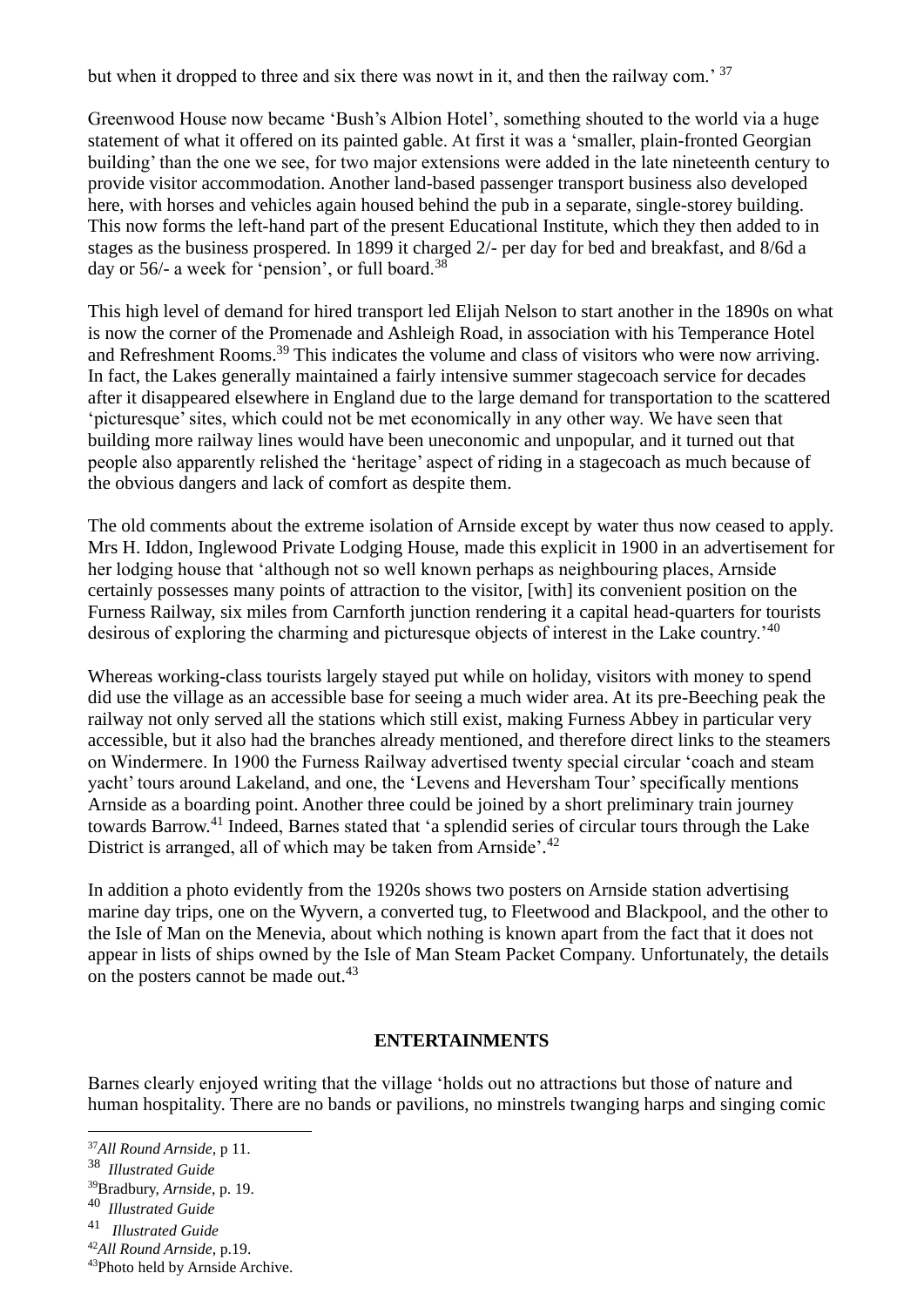songs; grass grows between the stones of its little pier, which no steamer ever approaches; and those who would bathe must find a quiet strip of shore where the drooping branches of the trees may serve them for the bathing van.<sup>'44</sup> He also stated that while, 'there is no angling at Arnside, ... good hauls of salmon are [still] occasionally made with nets.<sup>45</sup> However, Arnside still had to offer some things for people to do without going far from the places they stayed, and as a minor resort they had to be kept simple.

Some sedate facilities of the conventional holiday kind did therefore come into existence, though they were neither plentiful nor long-lasting. A sort of leisure centre was built above the stables of the Albion, and Elijah Nelson built the Victory Hall as an assembly room and later a cinema on Ashleigh Road.<sup>46</sup> There was an Arnside Brass Band in the 1930s.<sup>47</sup> The pasturelands on the lower northern slope of the Knott were, from 1906 to 1914, the site of the nine hole, Arnside Golf Course. The First World War caused it to close, never to re-open'.<sup>48</sup> Plans submitted in 1974 to develop a new course lower down in the area of 'High Close' and Dobshall Wood and Field were turned down by the local planning authority. There were also short trips in small boats from a very modest landing pier whose stumps can still be seen opposite the shops.

It is worth stating again here that coherent, planned provision was quite impossible since we have seen that the Arnside community had no significant collective powers of local government during these early decades of development. Townships and parishes had some powers, but only those needed to meet closely defined local needs, and hamlets had none at all. Thus, no body existed which could have even considered playing an official role in encouraging the creation of things to do. The only exception to this seems to have been the purchase and demolition of the small cluster of redundant warehouses where the toilets now stand, which was undertaken by Westmorland County Council in its role as highways authority since it narrowed the road so severely that it caused constant traffic problems now that this had become the main approach to the village. Apparently, in bad weather it also often formed a very unpleasant wind tunnel for pedestrians.<sup>49</sup> Arnside did get its own parish council in 1897 in recognition of the fact that it had become the dominant place within Beetham parish and had its own church.

An unofficial Arnside Ratepayers and Property Owners Association had existed between 1888 and 1894, but this could do no more than things like a suggestion that members light streets by leaving their own curtains open on their windows, and encouraging traders to work together.<sup>50</sup> A similar organisation called the Arnside Advancement Association started up in 1927 and organised the resiting of the substantial Victorian shelter, which has now been replaced by the new toilet block. Its aim was 'to promote Arnside as a healthy holiday resort, but again it lacked the resources to achieve  $much.<sup>51</sup>$ 

### **ACCOMMODATING THE VISITORS**

The late 1870s and 80s was a time of 'rapid development as wealthy bankers, solicitors and businessmen, bought up valuable sites along what became the Promenade and on Church Hill. Many were built specifically for use as bed and breakfast establishments to supplement meagre pensions and retirement capital.'<sup>52</sup> The acquisition of a proper promenade is something which fundamentally changed the character of the 'front', and which mattered a great deal to the kind of people Arnsiders wished to attract, but it was very expensive to build and cannot be taken for

<sup>44</sup>*All Round Arnside,* p 9.

<sup>45</sup>*All Round Arnside*, p.19.

<sup>46</sup>Bradbury, *Arnside,* p. 19.

<sup>47</sup>Bradbury, *Arnside,* p. 44.

<sup>48</sup> Bradbury*, Arnside,* p. 74.

<sup>49</sup> Bradbury, *Arnside,* p.20.

<sup>50</sup> Bradbury, *Arnside,* p. 33*.*

<sup>51</sup> Bradbury, *Arnside,* p. 21*.*

<sup>52</sup> Bradbury, *Celebration*.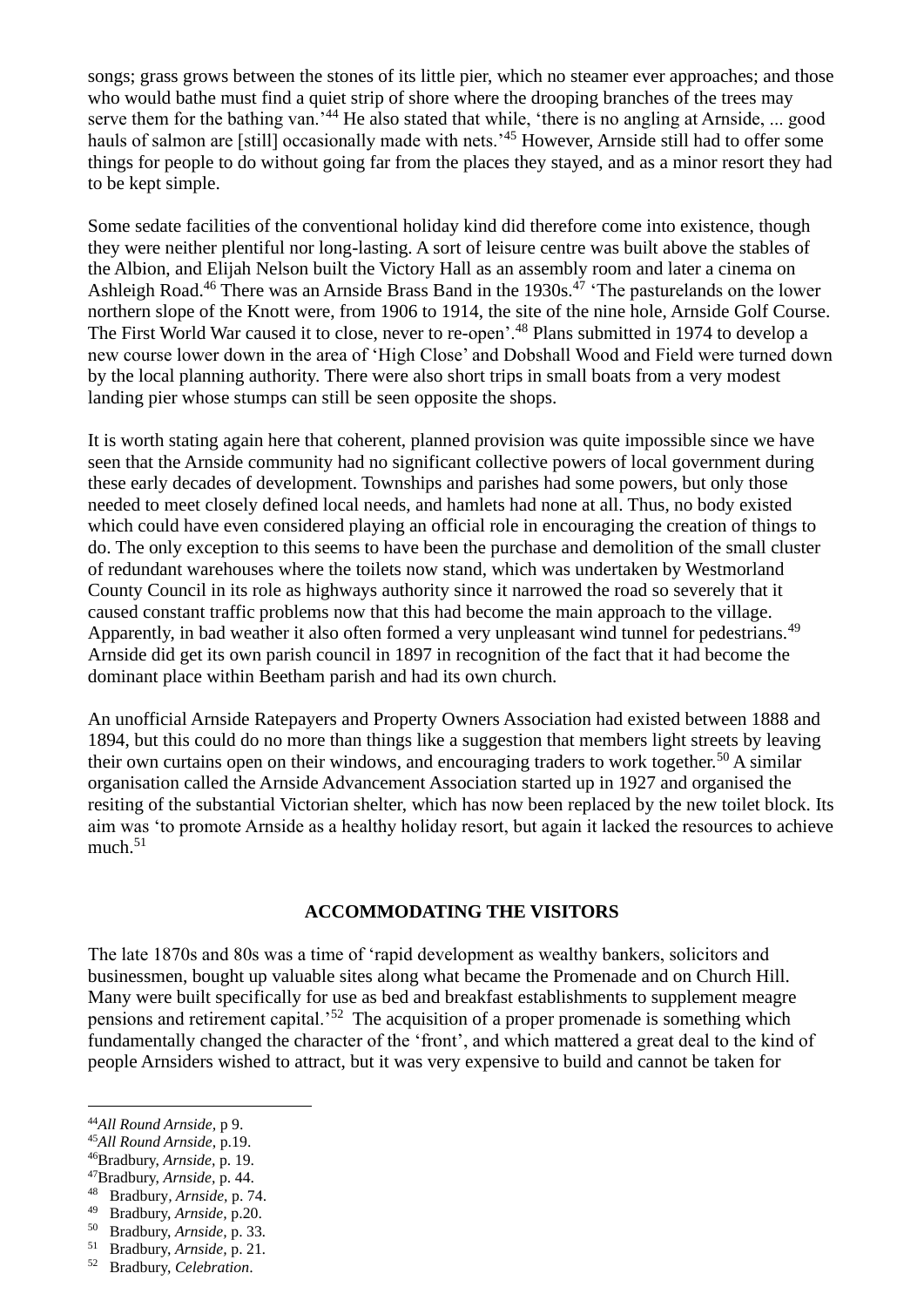granted at all in this situation. Created piecemeal after a start was made in 1897, it was completed from the Crown / Fighting Cocks to the Albion by 1904. However, the first attempt soon had to be widened, and it came too late to determine the character of the buildings in this section, so buildings here show no unity.<sup>53</sup>

In contrast, the western extension to Ashmeadow was and is the most conventional area in resort terms. It was largely built between 1883 and 1900, and became 'the fashionable place to be seen when visiting this popular seaside resort in the early 1920s', something confirmed by surviving photographs of the period.<sup>54</sup> Ashmeadow effectively blocked continuation any further for many years except on foot along the shore, at first on the sand, and then along 'the slabs of rock which constitute a path'.<sup>55</sup> Barnes talked of a 'new path' past Ashmeadow, but the key to creating a formal footpath seems to have been the covering of a large sewer pipe<sup>56</sup>. After that, 'a narrow, concrete path, beyond [the present coastguard lookout] was laid by Mr Popplewell, of Beachwood House, in 1952.<sup>57</sup> His orchard now belongs to the council and has become a nature reserve, which now belongs to the council. It is worth noting that the quarry here must have supplied a lot of building stone used in the vicinity and was much later used as part of the Crossfields' boat building operation as there is always enough water here to launch a boat.<sup>58</sup>

The first building between the Albion and Ashmeadow was Sandhurst, built in 1884 as a dwelling and definitely not designed with boarders in mind. Thereafter, however, all the properties do seem to have been intended specifically as guest houses. Even so, they were few in number and none was apparently aimed at the cheapest end of the market. Moreover, the later growth of boarding schools led to several being converted into dormitories, greatly reducing the rooms on offer here to ordinary tourists. Of course, parents and relatives visited the scholars, and often stayed for a while, so they did generate demand elsewhere around the village.

The census shows that the key period in the provision of lodgings (aside from the pubs) seems to be the last decade of the nineteenth century, for in 1891 only Elizabeth Dixon of Leah Mount (near Pier Lane), John Storey of Bankfield, Mary Chakraburthy of Ash Bank, Sarah Mallinson of Norwood (next to Sandhurst), Sarah Bennington of Marine View, and Mary Jackson of 2 West View are listed as lodging house keepers. Alice Parker ran a boarding house at Inglewood, which presumably was seen as different in some way. It should be noted that there is only one man in this list. By 1901, in contrast, we find 24 lodging houses, with only Dixon still operating from ten years before. There were now three men, one of whom was also the tide waiter, a customs official who presumably now had very little to do. Two decades later, in contrast, some 50 or 60 holiday addresses were listed in the local guide, making this the peak of its efforts to emulate larger holiday resorts.

Mrs Iddon, whose advertisement for the characterful Inglewood 'Private Lodging House' was quoted above, described her own establishment in1900 as 'most central and convenient, [with] the spacious house standing in its own well-kept gardens on the Promenade, over-looking beautiful Morecambe Bay, and commanding splendid views of the hills, and Grange on the eastern shore. The house is well-appointed throughout, the apartments being airy and commodious and the arrangements comprising every up-to-date convenience. Excellent cooking and good attendance is the rule, while the very reasonable charges in force, and the scrupulous cleanliness and well-ordered management continue to render Inglewood an ideal establishment for visitors who appreciate the comforts of home-life amidst the most delightful surroundings.'<sup>59</sup>

These were, as expected, essentially family businesses led generally by women, who almost all

<sup>53</sup> Bradbury, *Arnside,* p. 18*.*

<sup>54</sup> Bradbury, *Arnside*, p. 45.

<sup>55</sup>*Lancaster Gazette*

<sup>56</sup>*All Round Arnside*, p.26.

<sup>57</sup> Bradbury, *Arnside,* p. 52*.*

<sup>58</sup>Bradbury, *Arnside,* p. 55.

<sup>59</sup>*Illustrated Guide.*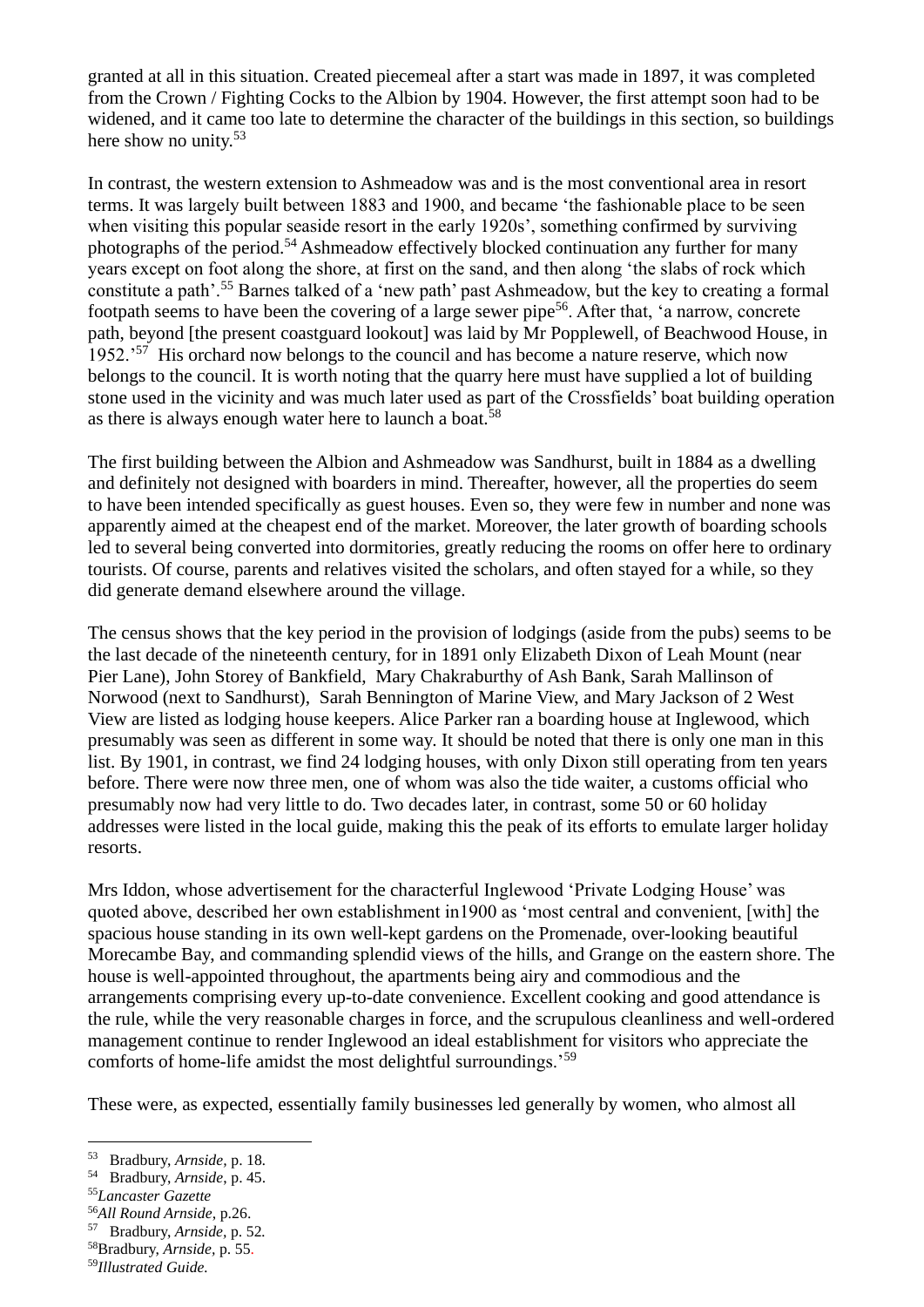originated from other districts. They were presumably attracted by a chance to combine living in a beautiful place with making a living - if the season proved long enough and the weather was good – and many would be in semi-retirement. The generous accommodation of all such establishments in Arnside allowed middle-class visitors to be taken in in the season, while housing a family very comfortably at other times. In 1901 Mrs Milne, of East View, advertised 'Apartments to let; beautifully situated; piano; close to shore and station'. It appeared directly above one for the Queens Hydro, Blackpool, which had 'Turkish and other baths [and] excellent cuisine', and therefore clearly expected to attract a prosperous clientele. $60$ 

Inglewood's description does read like a sound basis for a prosperous business, but the way that these properties were later bought up and converted to school dormitories suggests it often did not work out. By the later twentieth century, in fact, Willowfield was the sole survivor of this type of accommodation. On its advert in 1970 the owners, Mr. & Mrs. Lumb (a Yorkshire name), had still stressed that they offered excellent views over 'the Bay and Lakeland Mountains', which is certainly not hyperbole. They also said that it was 'comfortably furnished – Hot and Cold in all Bedrooms (10). Pleasant Lounge with fires when required; Colour TV; Good Food; Ample Private Parking; Licensed Bar; Personal Attention of the Proprietors'.<sup>61</sup> It clearly fell then into a class of medium-grade accommodation familiar to those who went on holiday in the 1960s and 70s. Some renewed interest in providing accommodation of this type, adapted to suit changing tastes, was indicated when 'No 43' opened with a twenty-first century 'boutique' format, but there has been nothing since.

The large houses along Church Hill (originally Church Road) show that this was also not originally conceived as a residential development, despite the fact that it has become one today, albeit with quite a few buildings divided into flats. They were mostly built by the enterprising Crossfields between 1880 and 1900, and indeed George Crossfield was living at Broadlands in 1901, describing himself in the census as a 'joiner and builder'. They were determined to let nothing stand in their way, for a lack of a piped water supply before 1906 was overcome by collecting rainwater from the roofs in tanks in the cellars.

Some people wanted a house to themselves, such as the 'Pleasantly-situated Furnished HOUSE on the Front, 2 sitting rooms, 6 beds; for May or longer; bathroom, w.c. - Miss Crossfield, West View.<sup>62</sup> It is interesting that this was run by a member of the Crossfield family, who was unmarried. It should also be noted that the next, never-completed, development up on the rather remote and newlycreated High Knott Road was always intended primarily for elite dwellings, harking back to the earliest incomers. Again, school accommodation complicated the picture here for a while.

The creation of a hotel in Inglemere House on Redhills Road after World War 2 temporarily transformed what Arnside had to offer. It was already the largest building in Arnside following extensions in 1908, and it had been a girls' boarding school between 1911 and 1943. The Llewelyns, who had been the heads of Alwyn College and Inglemere School, converted the latter into an hotel when it closed. Joyce Nicholson and her parents were guests there in June 1943 and decided to buy it, finalising the sale in September. They ran it jointly.

In 1950, an advert in the RAC handbook said: 'Inglemere Hotel Ltd (private). Noted for its comfort and excellent catering. Vi-Spring beds, hot and cold water in all rooms, central heating. Licensed Dining Room. Own riding stables, tennis courts, bowling and putting greens, billiard room, 11 acres of grounds, situated in delightful countryside overlooking the bay and mountains. R.A.C., A.A.\*\*\*. Special terms to winter residents. F. R. Nicholson, N. N, J.M.N, Resident Directors.

In 1970, another advertisement shows the experiment was now taking a different course, for though it still had AA and RAC registration, and was also 'Ashley Courtenay recommended', the tone was

<sup>60</sup>  *Burnley Express and Clitheroe Division Advertiser*, May 11, 1901.

<sup>61</sup>*Official Guide to Kendal*, p. 44.

<sup>62</sup>  *The Yorkshire Evening Post*, May 02, 1903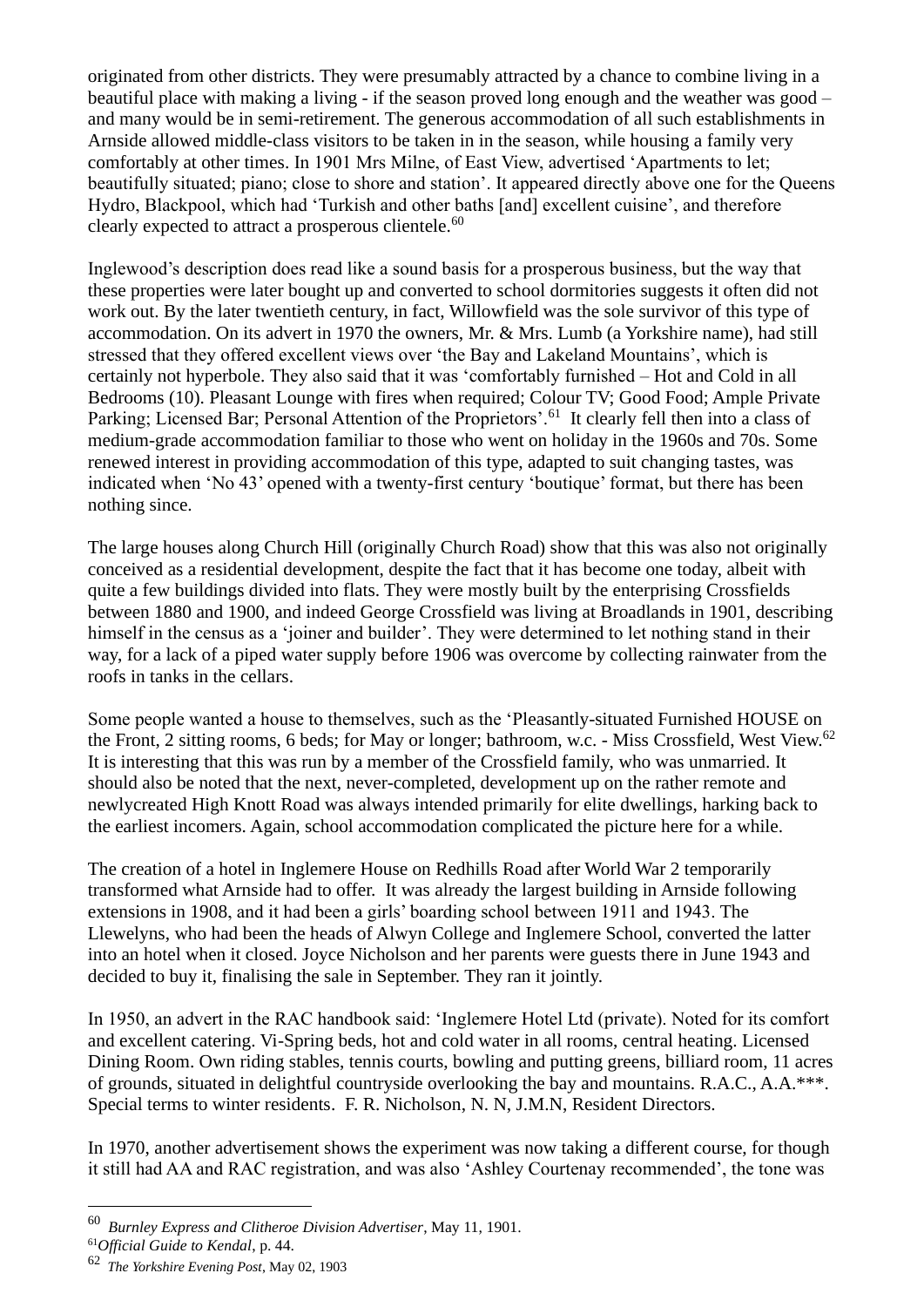radically changed: 'the friendly atmosphere within the hotel allows you to relax and enjoy the comfortable rooms, the excellent cuisine, complemented by an excellent wine list. The aim of the management and staff is to ensure that your visit is always an enjoyable one. The hotel is fully licensed and open throughout the year to residents and non-residents for: morning coffee 10.30 to 11.30 am; afternoon tea 3.30 to 5.30 pm; dinner 7.30 to 9.30pm. Bar snacks are available in the Lounge Bar until 10.30 pm. Throughout the winter months there is a regular Friday night Discotheque and a Saturday night Dinner Dance which can include special terms for Bed and Breakfast. The New Management will be pleased to assist in providing the facilities you require for any function, large or small, wedding receptions a speciality. All enquiries tel. T.C. SMITH, MCHI, Resident Manager. <sup>63</sup> Its closure very definitely signified the end of a short-lived but glamorous era out of keeping with the village's general experience.

There was also a variety of much more specialised accommodation, coming and going over the decades. At the opposite end of the comfort spectrum from the Inglewood, walkers have always valued the area's intensive network of interconnected paths, and so the Youth Hostel Association is an organisation whose ethos clearly naturally sat well with the kind of tourism seen here. They first provided accommodation on Church Hill from 1946 at Broadlands, which had forty beds and presumably had been a lodging house before. They then moved in 1977 to Oakwood, the architecturally outstanding but now redundant school building on Redhills Road and converted it into a 'flagship' hostel. It still functions as a hostel, despite its recent sale to an independent operator.

The substantial hotel Parkside was operated in a distinctive way as a sort of non-profit-making social service by the Greycourt Fellowship (still in charge now, and with an excellent historical website). Lawrence House Farm and neighbouring Ivy Cottage, which had been converted into the home of Oakfield School, in 1948. George Crowther, the president of Parkside<sup>i</sup> confirmed this as a correction of their website's account as it stood at the time of writing. It is possible that the project had started elsewhere in 1935 when a businessman who said that somewhere called Grey Court, as he renamed it, 'should be used to benefit Mid Lancashire women being the wives of the unemployed men'.<sup>64</sup> This was the depth of the depression in industrial Lancashire, and many families were destitute. He involved a wide variety of relevant organisations, and they rapidly converted it to a hotel by 'furnishing it … not lavishly but sufficient enough to provide accommodation for guests'. It was hugely expanded over coming years, and a bowling green was added at the rear.

A manageress wrote 'many years ago' that, 'Grey Court is a phenomenon, a dream come true, an ideal made manifest. A new and significant development of social service has come into being there, which in a few months has become definite and purposeful in character. A unique combination of holidaymaking and social service is its distinguishing feature, benefiting both those who can afford to provide change and recreation for themselves and those many others who, without help, are denied them'. This idea of mixing paying and non-paying guests seems very unusual.

In recent publicity material, we are told that 'we are a fellowship because we encourage guests to enrich their holiday by enjoying each other's company…. We do not seek to make a profit, which is why our prices are so competitive. A Management Committee, elected by members, oversees [activity]. Guests may become members by purchasing  $\text{\pounds}10$  worth of shares.'65

The Leeds Poor Children's Holiday Centre was another essentially charitable institution, though in very different buildings, and it lay within Arnside's boundaries despite being closer to Silverdale's built-up area. The aim was to raise money in the city to take poor children for a completely different experience, hoping to improve their health and change their aspirations. Keith Waterhouse left a short account of his experiences there in his novel *City Lights*, published in 1994, which was said by one reviewer to tell 'the story of his childhood and adolescence in soot-blackened, tramcar-

<sup>63</sup>*Official Guide to Kendal*, p. 43

<sup>64</sup>Grey Court Fellowship website: https.www.greycourtholidays.co.uk.our-history.

<sup>65</sup>GCF publicity leaflet, 2016.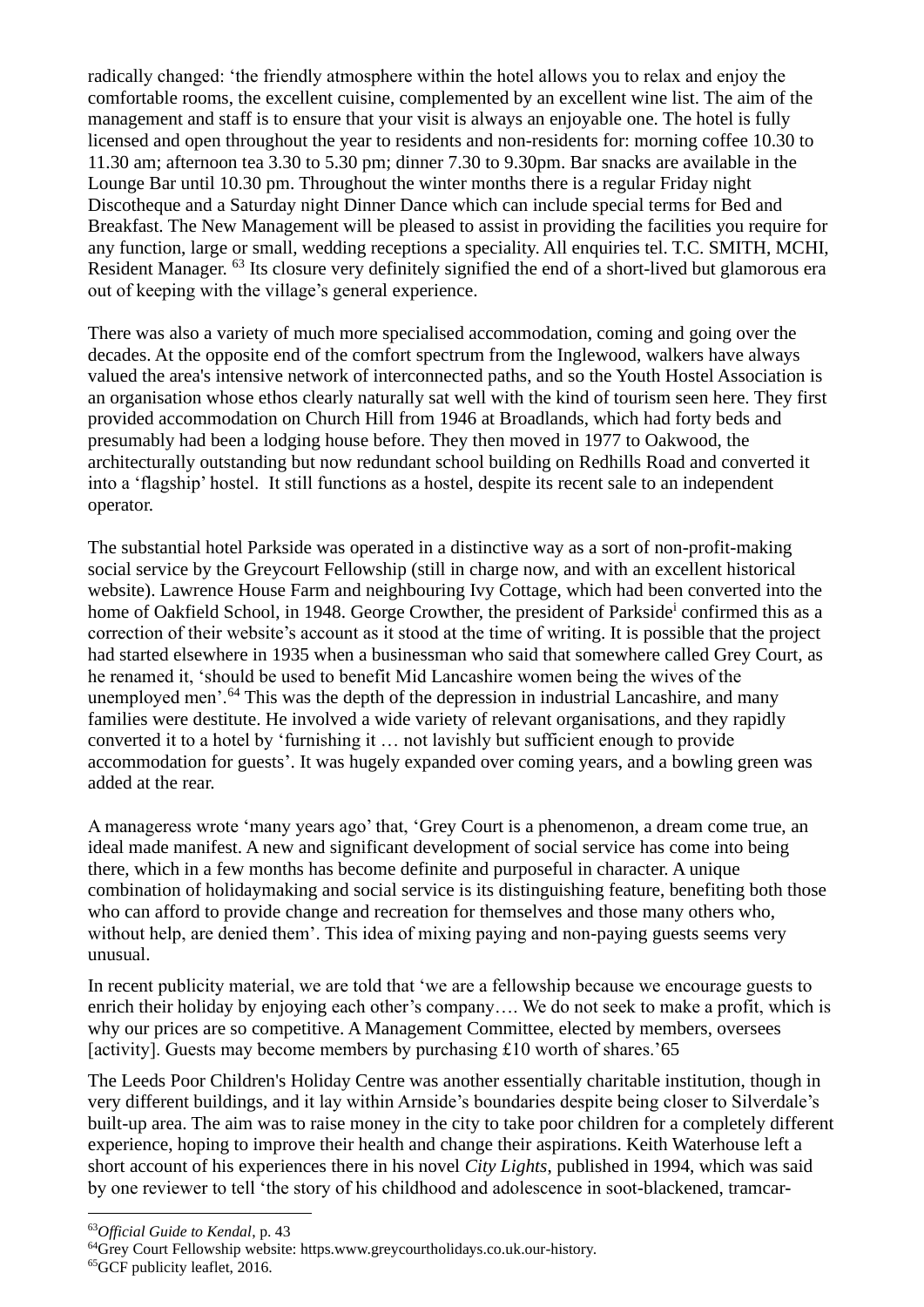rattling Leeds. He describes roaming the cities theatres, variety-halls and teashops', and he certainly did not appreciate being suddenly forced to spend time outdoors, despite the poverty of his parents! We should always remember that individuals can have very different tastes. Partly for that reason, exacerbated by changing expectations and safety standards, it closed in 2016, though the organisation behind it continues.

Enough people did like roughing it for individual and group camping under canvas to have had a long history here. It could be on a large scale, as a photo of an Edwardian St John's Ambulance Brigade camp in the Archive shows. It was apparently modelled on an army camp. Sites for touring caravans and tents maintain this tradition today, but in addition substantial numbers of expensive static caravans now populate extensive sites, some very lavish and with landscaped pitches. It has even led to an excellent swimming pool today at Holgates Holiday Park being open to anyone. There is also an increasing (and unwanted) number of informal stopovers in the main car park and on the Promenade made by motor homes.

A further initiative aiming at caring for people in difficulties, Sandhurst in 1930s became a small private home for those with mental illnesses for a time. Later it reverted to being a private house. On a far greater scale, on the slopes of the Knott the massive and ultimately magnificent Grange and Briarfield convalescent facilities developed out of another private house, Far Close. It was built for Thomas Wilkinson, but he soon auctioned it off, in 1905, and moved to the West Promenade. It became the Briarfield Women's Home in 1906, which was much enlarged in 1928 as it became the Briarfield Convalescent Home. This was later taken over later by 'The Manchester and Salford Saturday Fund Incorporated', which had been founded in 1872 and opened its first convalescent home in 1907. Originally a health insurance scheme, it allowed working people to be treated at certain Manchester hospitals and convalescent homes after paying subscriptions, which could be deducted from wages. The convalescent homes were not open to non-subscribers, and besides Arnside they operated in Llandudno, for men, while children could go to Bollington in Cheshire.

1937 saw another major extension, when a linked facility called Grange View Convalescent Home was built. A second floor was added after the war and was opened by Lord Mayor of Manchester. However, a serious fire in 1977 led to closure for several months, and the complex was clearly in decline by the 1990s, as was general with this sort of facility. The Fund merged with other similar funds twenty years ago and sold its last convalescent home in 2000. Closure was thus inevitable, and though the earlier phases of the building were compared to Morecambe's Midland Hotel for their architectural quality, listing was said to be impossible due to the new floor. Demolition ensued.<sup>66</sup> The replacement building is a block of expensive flats, which probably function mostly as high-end retirement or holiday accommodation.

### **SHOPPING AND EATING OUT**

To serve visitors during the day, facilities have ranged over the years from the high-class dining facilities offered by the Inglemere Hotel down to several tea shops and today's very successful fish and chip shop, plus various places to buy sandwiches and picnic staples. Specialised restaurants never seem to have been attempted, but the pubs filled this niche from an early date. Thus, luncheon at the Crown in 1899 cost 2/-, breakfast or tea 1/- and dinner 3/-. At the Albion luncheon was not on offer, but dinner cost 2/- to 2/6d, with breakfast and tea both 2/- to 2/6d. In more recent times the 'Cottage Bakery and Restaurant (formerly Green Cafe)', which was on Silverdale Road, said in their advertisement (with many capital letters not included here), 'Come, visit us for your homemade bread, cakes and preserves. Cakes for any special occasions to order. Restaurant available for morning coffees, luncheons, afternoon teas and private dinner parties. Outside catering a speciality. Enquiries will be dealt with by I. Davies & M.G. Anderson'.

<sup>66</sup>Website, The Manchester and Salford Saturday Fund Incorporated.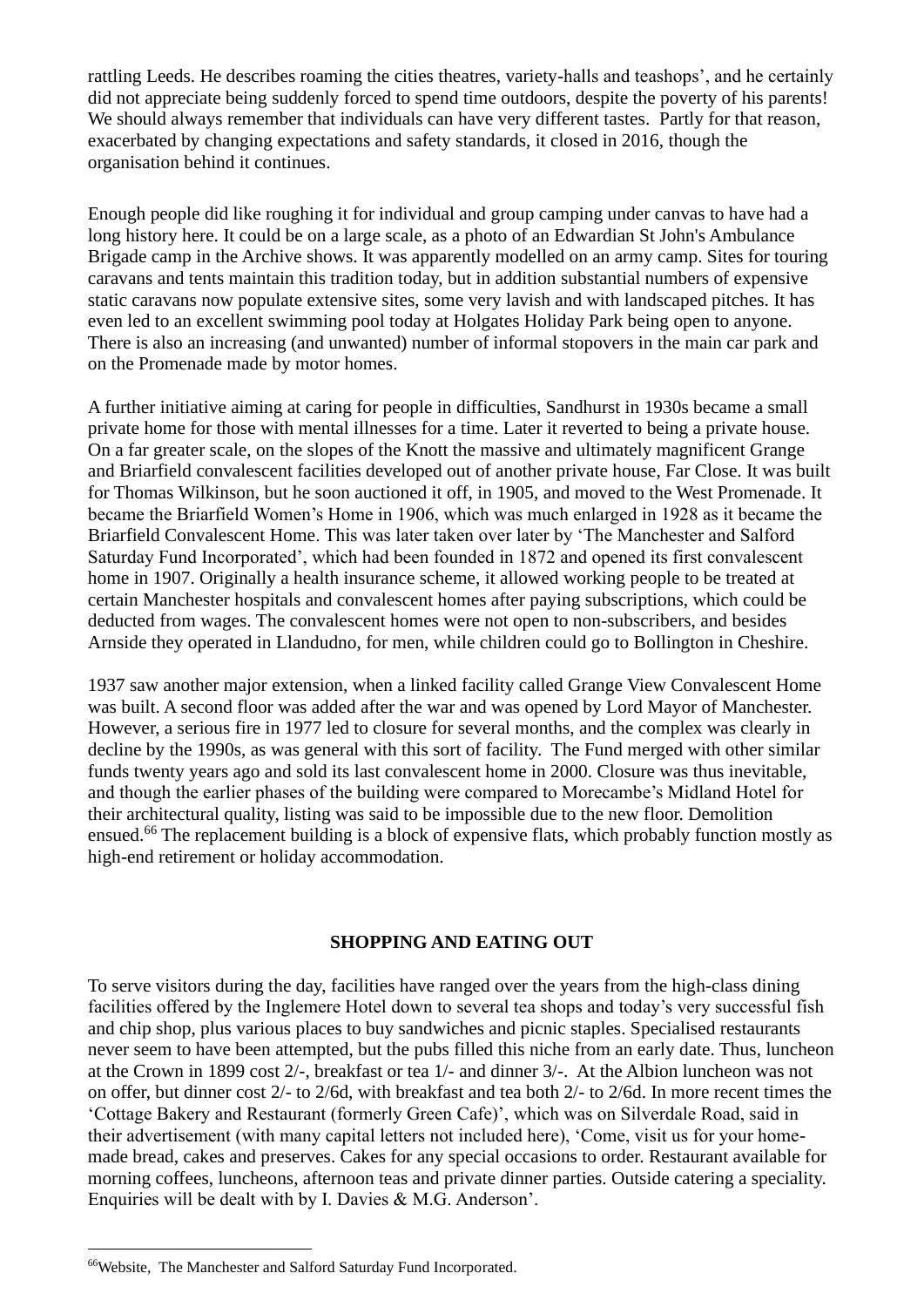Far more shops also sprang up than the village population could warrant, initially largely due to yet more activities by members of the Crossfield family. The general shop on the Promenade run by James Crossfield in 1900 stocked an enormous range of foodstuffs and other supplies behind 'two long counters'. It even had its own bakery, producing 'a large output of household plain, fancy and Hovis bread, cakes, fancy buns and other pastries'. The shop also stocked stationery and 'a large selection of Photographs, Opalines, Platinotypes, Plush Mounts, &c., by Valentine & Sons, Ltd.' His specialities were listed as: Crossfields' Collotype View Books of Arnside and Vicinity containing 20 views, 1/- Picture Post Cards, Guidebooks, Packets of Views, &c. Fancy China and Earthenware. Walking Sticks, &c. Frank Crosland and James Wilson maintained a friendly rivalry over the production of their own picture postcards, with Wilson's called the 'Lilyland' local series, at the beginning of the twentieth century.<sup>67</sup> Given the immense possibilities here for outdoor photography, this is only to be expected, and it has produced a huge range of local images which are being collected together by the Arnside Archive.

#### **ECOLOGY AND ARNSIDE TOURISM**

Today, more than ever, it is clear not only that Arnside draws tourists mainly because of its special qualities of its location, but that this has proved a more durable business model than mass tourism, despite having far less potential for expansion. What emerged across the village as the twentieth century progressed was thus an increasingly broad mixture of modest numbers of relatively prosperous resident visitors accommodated in a variety of ways, plus a role as a destination for fairly unplanned and sedate local day trips by nearby residents and visitors staying elsewhere in the vicinity. Doubtless there were plenty of visiting coach tours in the 1950s and 60s. There had been some Edwardian attempts to create relatively informal annual events, like the Lilylands trips to see the flowers in the woods, and we have already seen that Lammas was a day for local people to visit around August 1<sup>st</sup>, traditionally a celebration of the end of harvest. Bank holidays doubtless saw a good turnout whenever the weather suited.

As an evolving business model, it does still seem to work, despite the vast range of other places now seeking to draw visitors, and it does have a firm basis in reality. A famous guide book to *The Coast Line of England and Wales,* stated very plainly that 'the finest scenery around Morecambe Bay was that around Silverdale and Arnside'.<sup>68</sup> The *Lancaster Gazette* had commented similarly in 1876 that 'the coast between Arnside village and the rocky point on Morecambe Bay abounds with interesting and picturesque combinations of scenery. Rough as the foot-path is beneath the irregular and green-clad ridges of limestone, it is still well worth exploring by the tourist'. It goes on to note in a more general way that 'under the Arnside rocks the overhanging boughs have woven many a secluded bower meet for quiet meditation upon the secrets of the deep and many a train of original thought, long since forgotten, has doubtless been evolved beneath these shades by toilers after wisdom, or possibly after money, whom the fatiguing cares of a busy world had driven to seek temporary repose at Arnside'.<sup>69</sup>

Tourists before the age of television were also fascinated by the intertwined trees found on the Knott, whose last recognisable remnants disappeared only a few years ago.<sup>70</sup> There were also apparently 'twenty-five distinct kinds of ferns to be found in the district besides the numerous varieties that each order produces according to circumstances of situation and cultivation. Hart's Tongue is very common… and the local [expert] assured us that at least thirty varieties of this order of fern had been clearly identified in and about Arnside. In fact, Mr Crossfield has carefully cultivated and preserved the characteristic specimens of this beautiful department of vegetation in his rockery, where also may be seen the Osmunda Regalis, or Royal Fern, its perfection, and the lady fern and created ferns, as well as the spleenwort and maidenhair, and some varieties of the

<sup>67</sup>Bradbury, *Arnside,* pp. 24-5.

<sup>68</sup> J. A. Steers, *The Coast Line of England and Wales,* Cambridge University Press, 1964, p. 124.

<sup>69</sup>*Lancaster Gazette.*

<sup>70</sup>Bradbury, *Arnside,* p. 73, *All Round Arnside*, p. 33.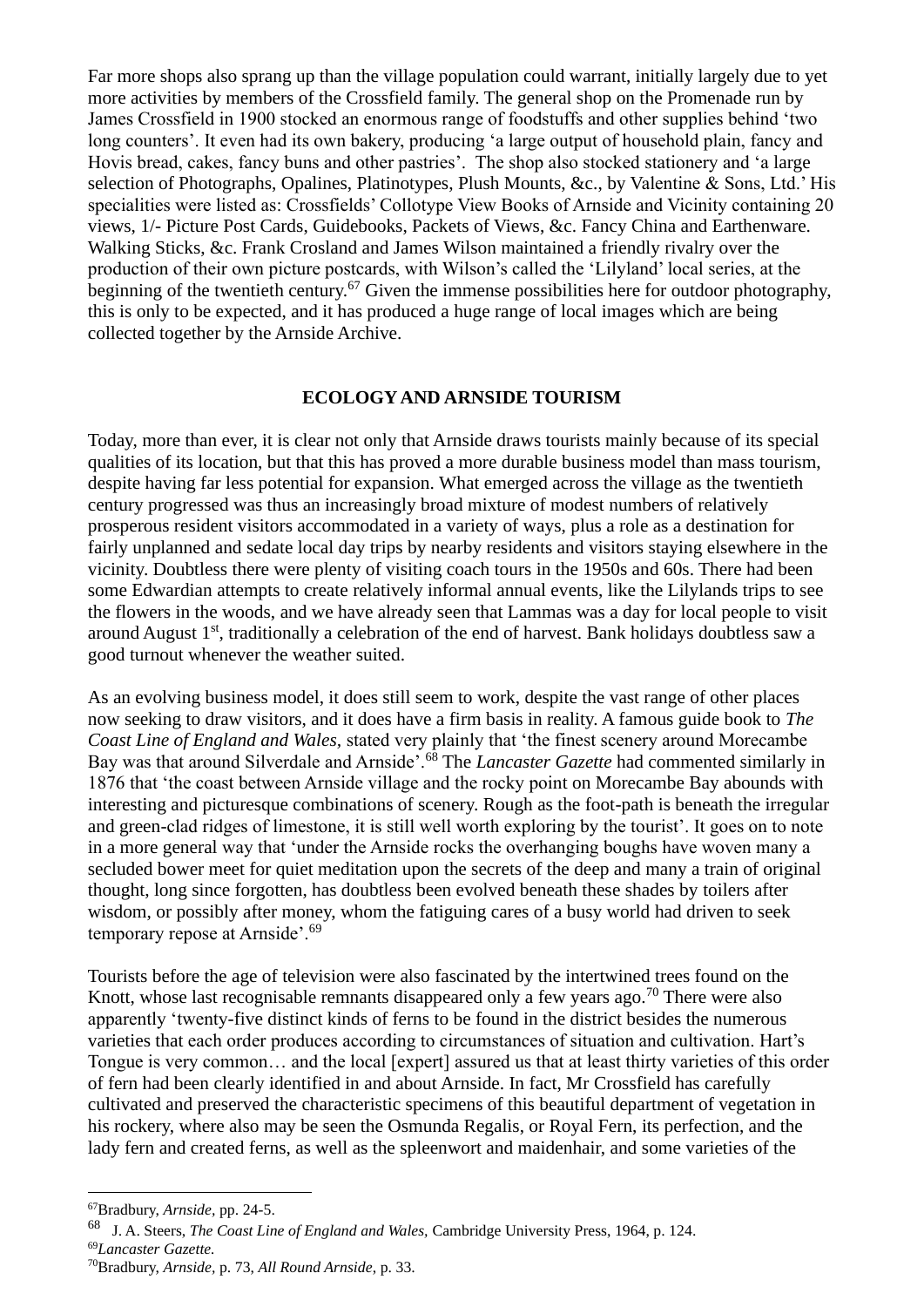tasseled or tufted fern'.<sup>71</sup>

This extra strand of Crossfield ingenuity in pleasing tourists at low cost demonstrates again that nature wasArnside's greatest strength. In 1970 it was still said that 'these woods and the open glades between them are a paradise for all who love flowers. Primroses, violets, bluebells, anemones, cowslips, orchids, lilies-of-the-valley and foxglove grow in profusion. Later the short turf is coloured with thyme and rock-rose, tormentil and trefoil. The golden catkins of March are succeeded by the clustered nuts of September; the pink flowers of the bramble by luscious fruit; the yellow-green freshness of opening leaves by the rich colours of autumn. Small wonder that there are red squirrels in these close-growing woods, or that the dainty roe-deer can sometimes be seen, like a fairy-tale creature, standing motionless in the dappled sunlight or slipping noiselessly away into the shadows…. Almost every seabird and wader on the British List turns up sometime between Arnside and Silverdale. Visiting ornithologists can always hope to see something unusual.<sup>72</sup>

If interest in such things went back a long way, it had sometimes been more destructive. Large numbers of greylag geese have always wintered here, roosting on the sands by night and feeding by day on nearby pasture, as do wild duck, 'and the Westmorland Wildfowlers' Association take their toll of both'. The duck had also been hunted from punts with special guns 'sometimes from twenty to thirty were killed at a single shot'.<sup>73</sup> Rod fishing still brings a regular stream of visitors to hang equipment into the water, or sometimes, at Sandside, in thin air in anticipation of water still to arrive. The sound of guns is also still heard.

This urge to visit in numbers, and to collect, could also be destructive, of course. The nineteenthcentury Lilylands trips to see the flowers in the woods were light-hearted, but sadly as a result, it was said many decades ago that 'Arnside Park Woods used to be noted for their wild flowers, particularly snowdrops and wild daffodils….Relatively few of these blooms remain to be seen in springtime but there can be quite a little display alongside the shoreline path near Far Arnside. It was customary, in days gone by, to pick bunches of lilies of the valley and daffodils having paid the 6d entry dues to the gamekeeper at the gate.<sup> $74$ </sup>

The nearby modern Leighton Moss RSPB facility shows that attitudes to appreciating nature have changed radically, and if it is just over the boundary in Silverdale, it is still very accessible on foot and by train from Arnside. This has hugely increased this type of tourism, especially after recent intensive coverage on television. Serious naturalists are also still attracted today by the astonishing variety of habitats, from sea cliffs to the unique small lake of Haweswater. Superb limestone pavements are home to more than 400 plant species, many unusual, and botanists and geologists have both found much to study in situ since limestone is unusual this far north. The climate also allows species generally found only further north or south to mix happily together, something very rarely seen elsewhere. In fact, there are now fifteen Sites of Special Scientific Interest in the vicinity, and designation in 1972 as part of an Area of Outstanding Natural Beauty formalised Arnside's status in this respect.

This evidently can co-exist readily with the kind of low-impact attractions the village now provides. The existence of the Arnside Sailing Club shows that sailing can attract a limited number of participants, and a handful of enthusiasts for modern water sports like windsurfing and canoeing also visit the estuary, especially when an unusually good tidal bore is forecast. The success of recent 'Vintage' events and the publicity for the Morecambe Bay cycle route also shows that the resort is still developing and adapting, not fading away. Saltcotes, of course, continues to welcome visitors, and even Arnside Tower is back in the tourist arena now the farm again offers teas to all comers. The occasional steam train specials draw large crowds of spectators to see them cross the river.

<sup>71</sup>*Lancaster Gazette.*

<sup>72</sup>*Official Guide to Kendal*, p. 47

<sup>73</sup>*All Round Arnside*, p. 13.

<sup>74</sup>*Bradbury, Arnside,* p. 75.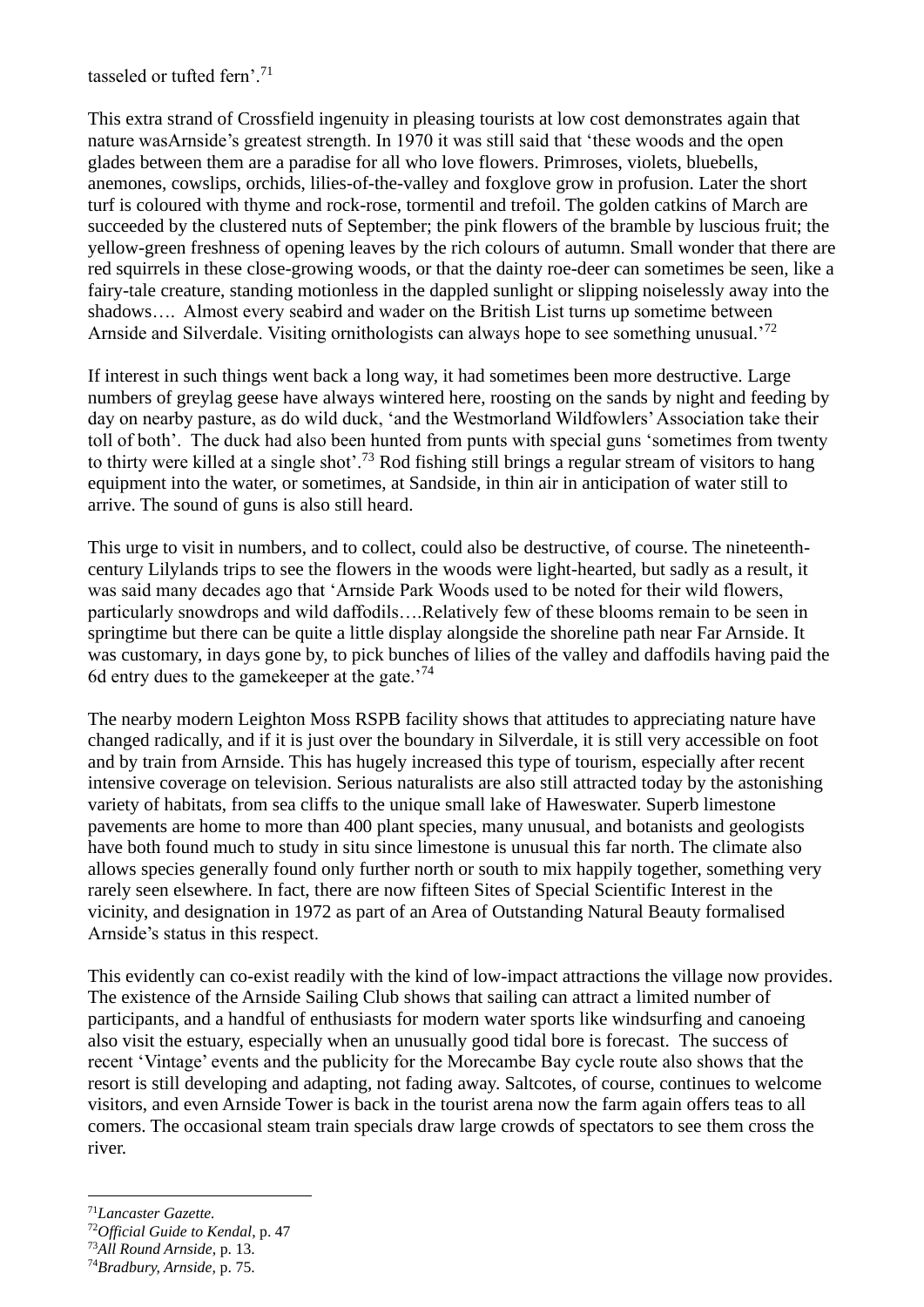Today, therefore, on a bright Saturday or Sunday afternoon a crowded promenade can make Arnside feel like a real tourist destination, and the *Westmorland Gazette* called it in 2015 'Cumbria's secret seaside resort.'<sup>75</sup> However a wet period can give quite the opposite impression, and the lack of obvious waterfront accommodation also tells against a conventional tourist feeling. However, tallying up the numbers of bed spaces in caravans, tents, the hostel and rooms in Parkside gives a surprisingly high total. The *Westmorland Gazette* article just mentioned still stresses the accessibility of the countryside here, saying that 'Arnside offers walkers a footpath for every day of the year', so this simple attraction continues to work. The fact that the operational headquarters of the AONB now occupies the surviving station building sums up neatly the two main themes of this narrative.

Since the 1990s the start point for cross-bay walks has been transferred from its traditional home at Hest Bank. Yet it is appropriate in the sense that it is the focus on a landscape with many contrasting faces which has always drawn people in. This has substantially raised Arnside's profile. Whether the limited trade it brings directly to the village is worth the car parking problems it creates must make this a debatable gain, however. The limited train service still allows easy access for visitors (albeit from a much more restricted set of stations than in the past) and promoting this service would fit with its 'green' image. However, most people do evidently still prefer to bring their cars, creating a huge strain upon the village which seems intractable for such a small place on such rugged terrain. Indeed, for a while as motoring developed the whole foreshore between the pier and the viaduct became an informal car park, but the damage done to a significant and delicate ecosystem led to the creation of the present, much smaller dedicated area by the railway, roughly surfaced and cordoned off by large rocks. Certainly, few of the present businesses would survive if outsiders stopped coming. Things continue to evolve and must do so to meet such challenges.

# **Trade Directories cited (all in Grange library)**

Parson and White's Directory, 1829

Mannex Directory, 1851

Bulmer's Directory, 1905

# **Other Publications used:**

D. Bradbury, *Arnside: A Guide and Community History*, 2nd edn, 2002.

D. Bradbury, 'Celebration of 100 Years of Arnside Parish Council', pamphlet.

L. Smith, *Kendal's Port: A Maritime History of The Creek of Milnthorpe*, Lensden, Arnside, 2009.

J. Anthony Barnes, *All Round Arnside,* Wilson, Kendal, 1903, republished Barnes Charitable Trust, 2014.

R. K. Bingham*, Lost Resort? The Flow and Ebb of Morecambe*, Cicerone, 1990.

*M. Andrews, The Furness Railway: A History*, Barrai Books, Barrow in Furness, 2012.

*S. Caunce, '*A Social History of Arnside Station'*,* parts 1 &2*, Keer to Kent*, no. 86 pp. 7-8 & no. 88 pp. 15-16*,* 2014*.*

<sup>75</sup>*Westmorland Gazette*, 13/5/2015.